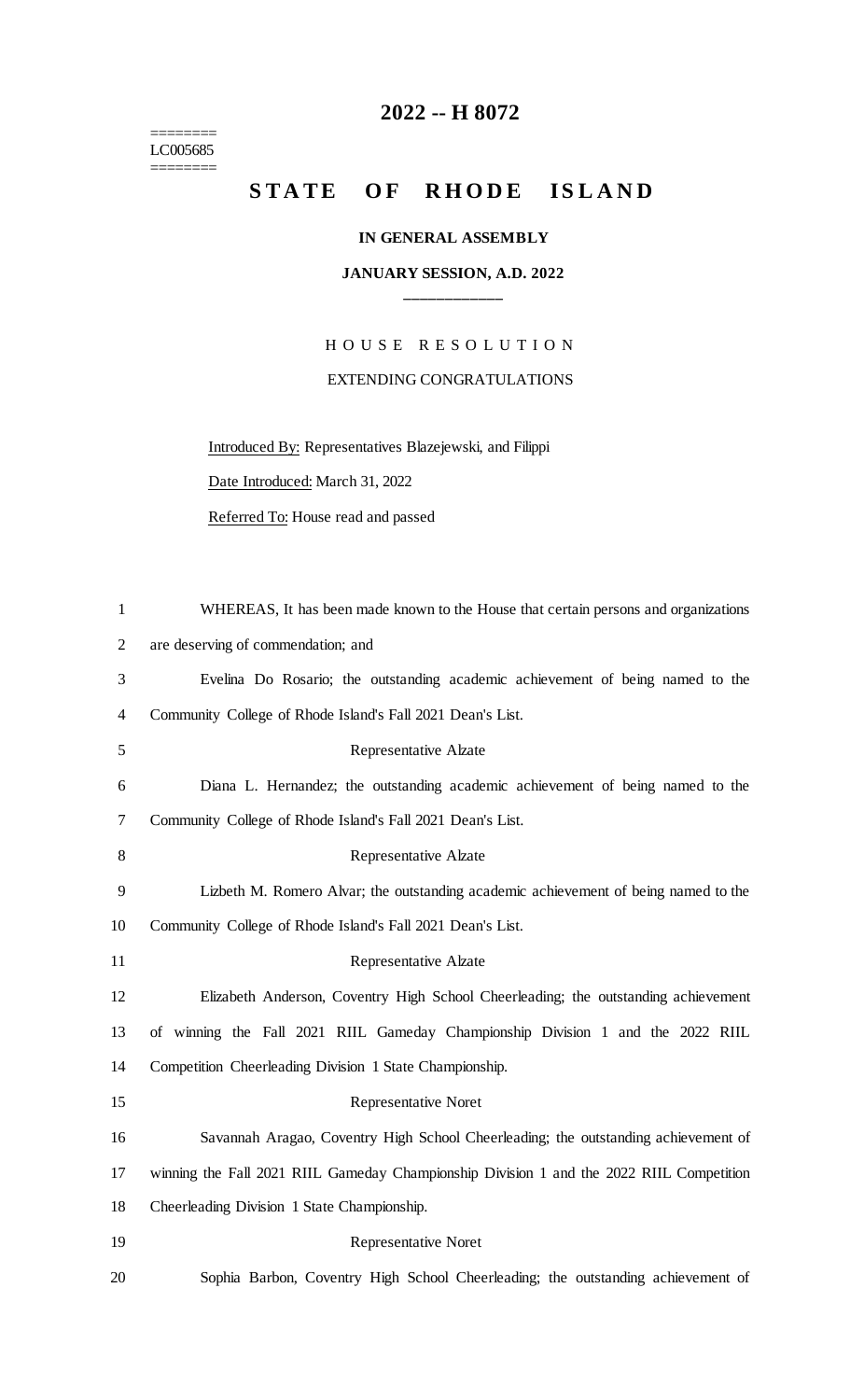| $\mathbf{1}$ | winning the Fall 2021 RIIL Gameday Championship Division 1 and the 2022 RIIL Competition |
|--------------|------------------------------------------------------------------------------------------|
| 2            | Cheerleading Division 1 State Championship.                                              |
| 3            | <b>Representative Noret</b>                                                              |
| 4            | Alley Bourassa, Coventry High School Cheerleading; the outstanding achievement of        |
| 5            | winning the Fall 2021 RIIL Gameday Championship Division 1 and the 2022 RIIL Competition |
| 6            | Cheerleading Division 1 State Championship.                                              |
| 7            | <b>Representative Noret</b>                                                              |
| 8            | Corinne Bucklin, Coventry High School Cheerleading; the outstanding achievement of       |
| 9            | winning the Fall 2021 RIIL Gameday Championship Division 1 and the 2022 RIIL Competition |
| 10           | Cheerleading Division 1 State Championship.                                              |
| 11           | <b>Representative Noret</b>                                                              |
| 12           | Liangie Calderon, Coventry High School Cheerleading; the outstanding achievement of      |
| 13           | winning the Fall 2021 RIIL Gameday Championship Division 1 and the 2022 RIIL Competition |
| 14           | Cheerleading Division 1 State Championship.                                              |
| 15           | <b>Representative Noret</b>                                                              |
| 16           | Megan Carey, Coventry High School Cheerleading; the outstanding achievement of           |
| 17           | winning the Fall 2021 RIIL Gameday Championship Division 1 and the 2022 RIIL Competition |
| 18           | Cheerleading Division 1 State Championship.                                              |
| 19           | <b>Representative Noret</b>                                                              |
| 20           | Paige Collins, Coventry High School Cheerleading; the outstanding achievement of         |
| 21           | winning the Fall 2021 RIIL Gameday Championship Division 1 and the 2022 RIIL Competition |
| 22           | Cheerleading Division 1 State Championship.                                              |
| 23           | <b>Representative Noret</b>                                                              |
| 24           | Hailey Crowe, Coventry High School Cheerleading; the outstanding achievement of          |
| 25           | winning the Fall 2021 RIIL Gameday Championship Division 1 and the 2022 RIIL Competition |
| 26           | Cheerleading Division 1 State Championship.                                              |
| 27           | <b>Representative Noret</b>                                                              |
| 28           | Ayana DeSimone, Coventry High School Cheerleading; the outstanding achievement of        |
| 29           | winning the Fall 2021 RIIL Gameday Championship Division 1 and the 2022 RIIL Competition |
| 30           | Cheerleading Division 1 State Championship.                                              |
| 31           | <b>Representative Noret</b>                                                              |
| 32           | Ramsie Jewett, Coventry High School Cheerleading; the outstanding achievement of         |
| 33           | winning the Fall 2021 RIIL Gameday Championship Division 1 and the 2022 RIIL Competition |
| 34           | Cheerleading Division 1 State Championship.                                              |

LC005685 - Page 2 of 32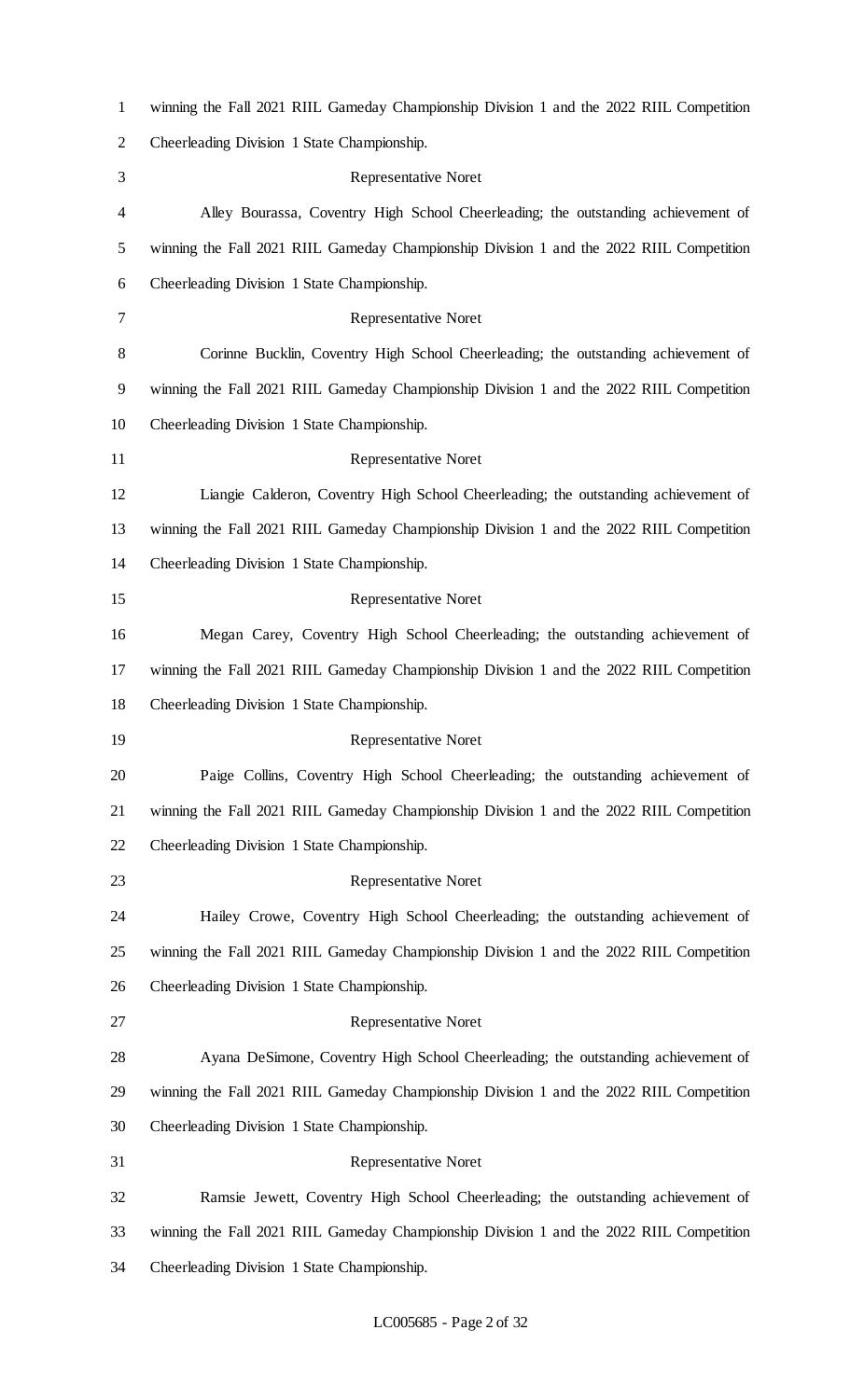| $\mathbf{1}$   | <b>Representative Noret</b>                                                                |
|----------------|--------------------------------------------------------------------------------------------|
| $\overline{2}$ | Savannah Soares, Coventry High School Cheerleading; the outstanding achievement of         |
| $\mathfrak{Z}$ | winning the Fall 2021 RIIL Gameday Championship Division 1 and the 2022 RIIL Competition   |
| $\overline{4}$ | Cheerleading Division 1 State Championship.                                                |
| $\mathfrak{S}$ | <b>Representative Noret</b>                                                                |
| 6              | Sophia Verrastro, Coventry High School Cheerleading; the outstanding achievement of        |
| $\tau$         | winning the Fall 2021 RIIL Gameday Championship Division 1 and the 2022 RIIL Competition   |
| $8\,$          | Cheerleading Division 1 State Championship.                                                |
| 9              | <b>Representative Noret</b>                                                                |
| 10             | Arianna Yeremian, Coventry High School Cheerleading; the outstanding achievement of        |
| 11             | winning the Fall 2021 RIIL Gameday Championship Division 1 and the 2022 RIIL Competition   |
| 12             | Cheerleading Division 1 State Championship.                                                |
| 13             | <b>Representative Noret</b>                                                                |
| 14             | Lolita Roberts, Head Coach, Coventry High School Cheerleading; the outstanding             |
| 15             | achievement of coaching the Coventry High School Cheerleading Team to the Fall 2021 RIIL   |
| 16             | Gameday Championship Division 1 and the 2022 RIIL Competition Cheerleading Division 1      |
| 17             | State Championship.                                                                        |
| 18             | <b>Representative Noret</b>                                                                |
| 19             | Erika Flynn Printer, Assistant Coach, Coventry High School Cheerleading; the               |
| 20             | outstanding achievement of coaching the Coventry High School Cheerleading Team to the Fall |
| 21             | 2021 RIIL Gameday Championship Division 1 and the 2022 RIIL Competition Cheerleading       |
| 22             | Division 1 State Championship.                                                             |
| 23             | <b>Representative Noret</b>                                                                |
| 24             | Missy Kelley, Assistant Coach, Coventry High School Cheerleading; the outstanding          |
| 25             | achievement of coaching the Coventry High School Cheerleading Team to the Fall 2021 RIIL   |
| 26             | Gameday Championship Division 1 and the 2022 RIIL Competition Cheerleading Division 1      |
| 27             | State Championship.                                                                        |
| 28             | Representative Noret                                                                       |
| 29             | Brittany Forand, Assistant Coach, Coventry High School Cheerleading; the outstanding       |
| 30             | achievement of coaching the Coventry High School Cheerleading Team to the Fall 2021 RIIL   |
| 31             | Gameday Championship Division 1 and the 2022 RIIL Competition Cheerleading Division 1      |
| 32             | State Championship.                                                                        |
| 33             | <b>Representative Noret</b>                                                                |
| 34             | Maria C. Aguirre, the outstanding academic achievement of being named to the               |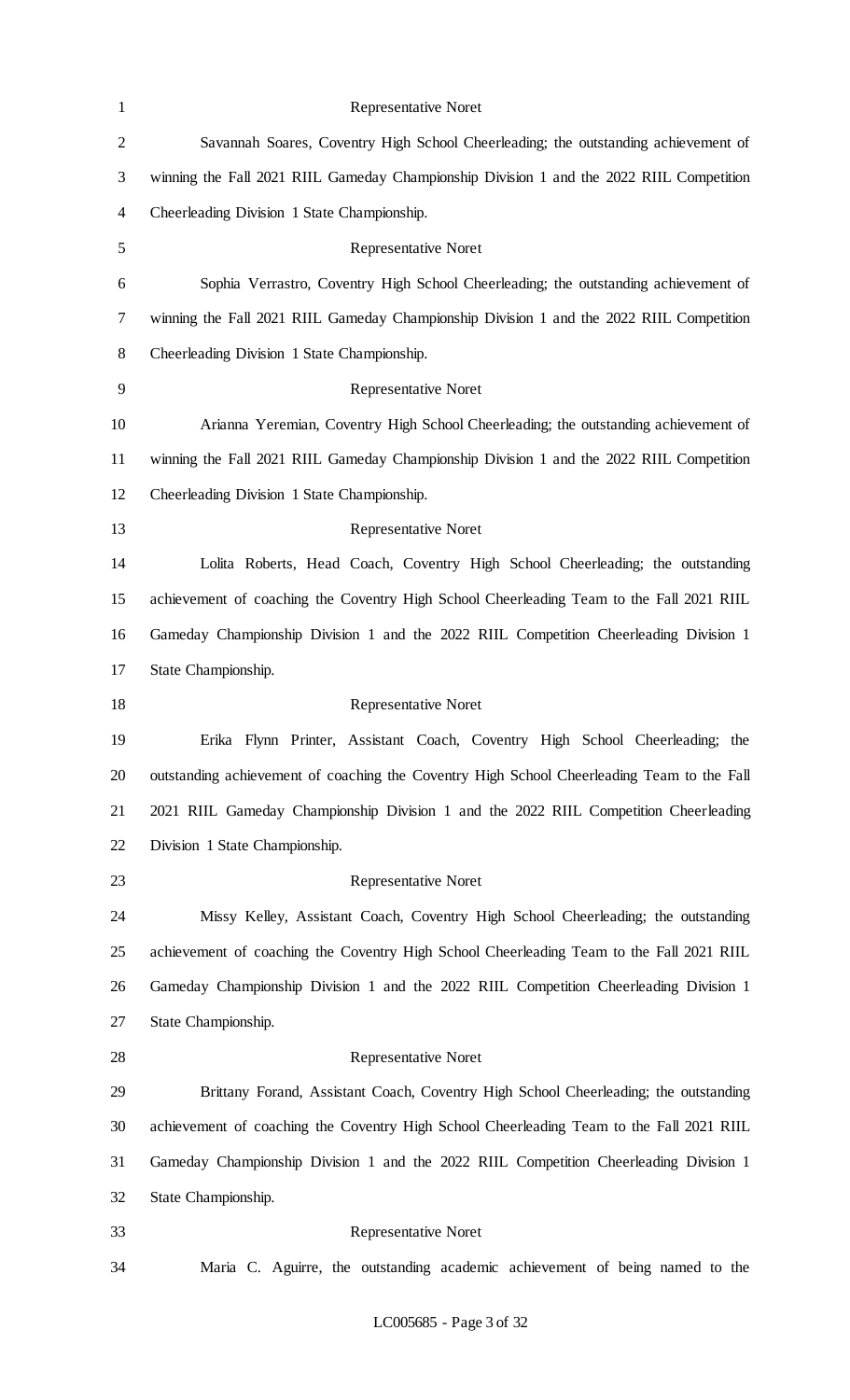| $\mathbf{1}$   | Community College of Rhode Island's Fall 2021 Dean's List.                        |
|----------------|-----------------------------------------------------------------------------------|
| $\overline{2}$ | Representative Felix                                                              |
| 3              | Tayla Arlan, the outstanding academic achievement of being named to the Community |
| 4              | College of Rhode Island's Fall 2021 Dean's List.                                  |
| 5              | Representative Felix                                                              |
| 6              | Meghan E. Belisle, the outstanding academic achievement of being named to the     |
| 7              | Community College of Rhode Island's Fall 2021 Dean's List.                        |
| 8              | Representative Felix                                                              |
| 9              | Shannon L. Bilodeau, the outstanding academic achievement of being named to the   |
| 10             | Community College of Rhode Island's Fall 2021 Dean's List.                        |
| 11             | Representative Felix                                                              |
| 12             | Daniel C. Blanchette, the outstanding academic achievement of being named to the  |
| 13             | Community College of Rhode Island's Fall 2021 Dean's List.                        |
| 14             | Representative Felix                                                              |
| 15             | Jenna Fernandes, the outstanding academic achievement of being named to the       |
| 16             | Community College of Rhode Island's Fall 2021 Dean's List.                        |
| 17             | Representative Felix                                                              |
| 18             | Katrina L. Fernandes, the outstanding academic achievement of being named to the  |
| 19             | Community College of Rhode Island's Fall 2021 Dean's List.                        |
| 20             | Representative Felix                                                              |
| 21             | Patrick A. Kelly, the outstanding academic achievement of being named to the      |
| 22             | Community College of Rhode Island's Fall 2021 Dean's List.                        |
| 23             | Representative Felix                                                              |
| 24             | Tyler R. Kenney, the outstanding academic achievement of being named to the       |
| 25             | Community College of Rhode Island's Fall 2021 Dean's List.                        |
| 26             | Representative Felix                                                              |
| 27             | Amanda L. Kiley, the outstanding academic achievement of being named to the       |
| 28             | Community College of Rhode Island's Fall 2021 Dean's List.                        |
| 29             | Representative Felix                                                              |
| 30             | Darwin Lam, the outstanding academic achievement of being named to the Community  |
| 31             | College of Rhode Island's Fall 2021 Dean's List.                                  |
| 32             | Representative Felix                                                              |
| 33             | Jakob R. Lefort, the outstanding academic achievement of being named to the       |
| 34             | Community College of Rhode Island's Fall 2021 Dean's List.                        |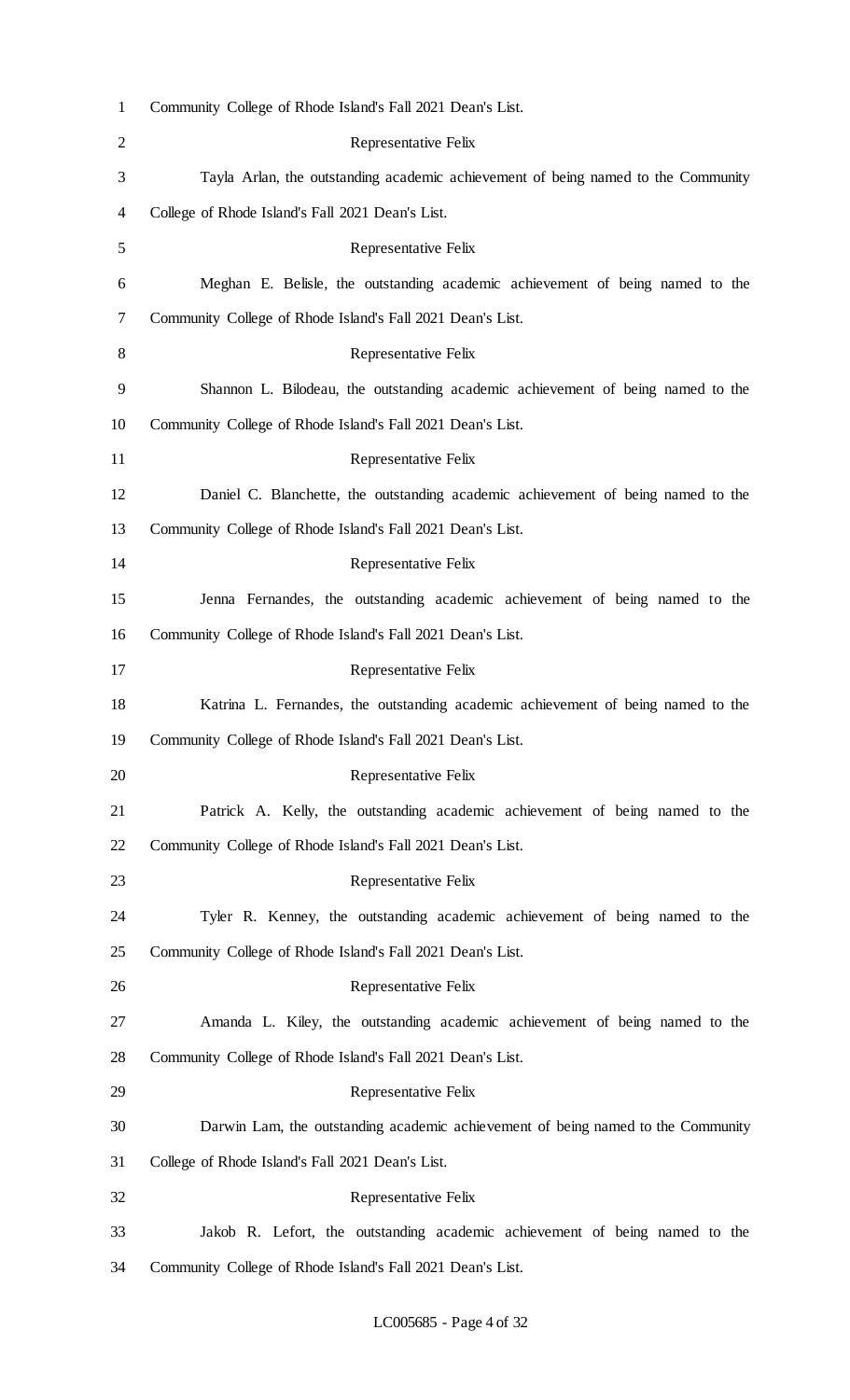| $\mathbf{1}$   | Representative Felix                                                                |
|----------------|-------------------------------------------------------------------------------------|
| $\overline{2}$ | Haleigh O. Lineberger, the outstanding academic achievement of being named to the   |
| 3              | Community College of Rhode Island's Fall 2021 Dean's List.                          |
| 4              | Representative Felix                                                                |
| 5              | Jalen D. Moniz, the outstanding academic achievement of being named to the          |
| 6              | Community College of Rhode Island's Fall 2021 Dean's List.                          |
| 7              | Representative Felix                                                                |
| 8              | Chloe K. Skey, the outstanding academic achievement of being named to the Community |
| 9              | College of Rhode Island's Fall 2021 Dean's List.                                    |
| 10             | Representative Felix                                                                |
| 11             | Juanita Villa Jaramillo, the outstanding academic achievement of being named to the |
| 12             | Community College of Rhode Island's Fall 2021 Dean's List.                          |
| 13             | Representative Felix                                                                |
| 14             | Umar F. Baig, the outstanding academic achievement of being named to the Community  |
| 15             | College of Rhode Island's Fall 2021 Dean's List.                                    |
| 16             | Representative Felix                                                                |
| 17             | Toluwani Adebayo, the outstanding academic achievement of being named to the        |
| 18             | Community College of Rhode Island's Fall 2021 Dean's List.                          |
| 19             | Representative Tobon                                                                |
| 20             | Ava A. Borges, the outstanding academic achievement of being named to the Community |
| 21             | College of Rhode Island's Fall 2021 Dean's List.                                    |
| 22             | Representative Tobon                                                                |
| 23             | Aylin Catalan Castu, the outstanding academic achievement of being named to the     |
| 24             | Community College of Rhode Island's Fall 2021 Dean's List.                          |
| 25             | Representative Tobon                                                                |
| 26             | Molly M. Dubuc, the outstanding academic achievement of being named to the          |
| 27             | Community College of Rhode Island's Fall 2021 Dean's List.                          |
| 28             | Representative Tobon                                                                |
| 29             | Giorgio Florentino, the outstanding academic achievement of being named to the      |
| 30             | Community College of Rhode Island's Fall 2021 Dean's List.                          |
| 31             | Representative Tobon                                                                |
| 32             | Ian M. Ford, the outstanding academic achievement of being named to the Community   |
| 33             | College of Rhode Island's Fall 2021 Dean's List.                                    |
| 34             | Representative Tobon                                                                |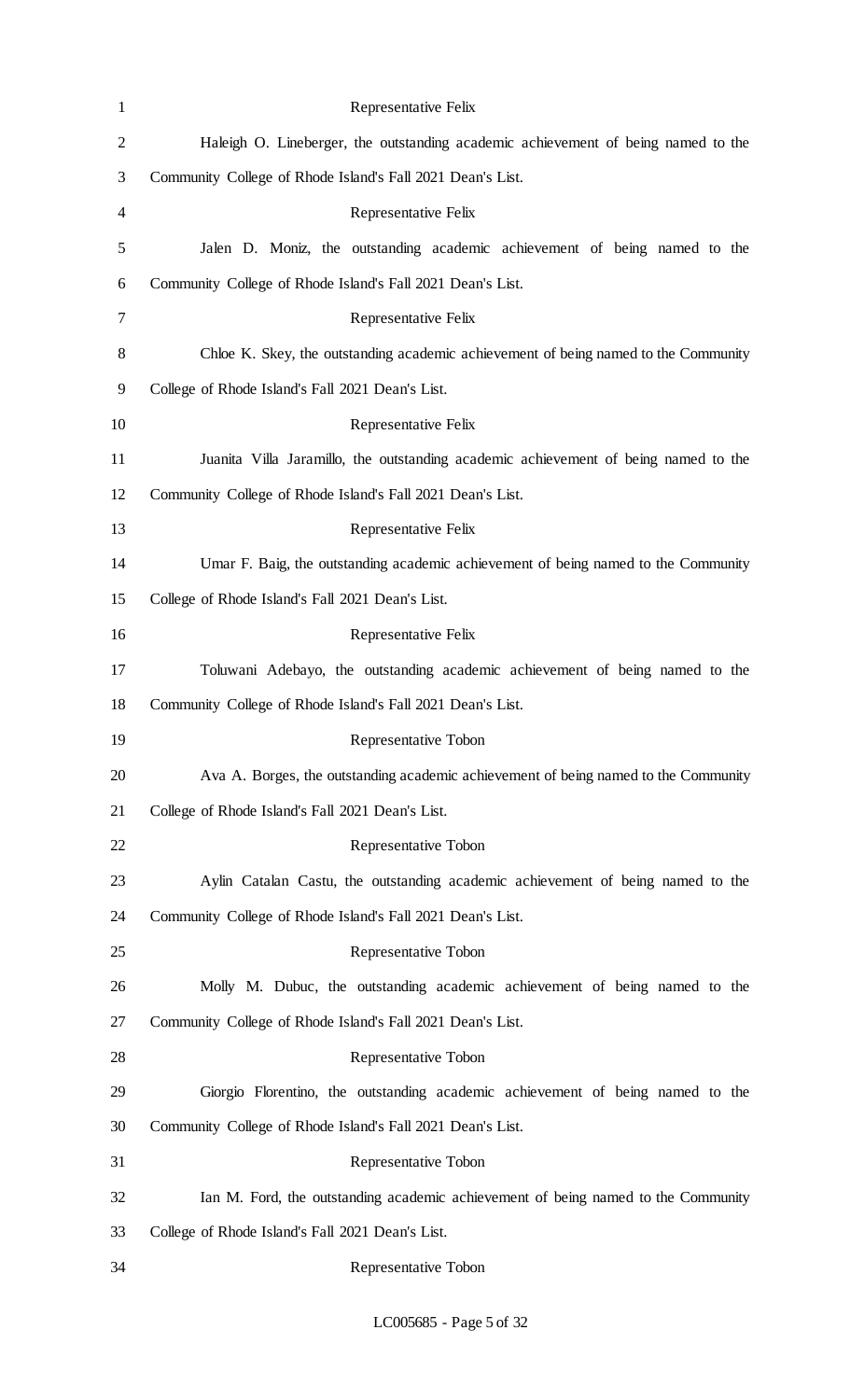| $\mathbf{1}$   | Melody R. Herrarte, the outstanding academic achievement of being named to the       |
|----------------|--------------------------------------------------------------------------------------|
| $\overline{c}$ | Community College of Rhode Island's Fall 2021 Dean's List.                           |
| 3              | Representative Tobon                                                                 |
| 4              | Danisha D. Lozada, the outstanding academic achievement of being named to the        |
| 5              | Community College of Rhode Island's Fall 2021 Dean's List.                           |
| 6              | Representative Tobon                                                                 |
| 7              | Anthony J. Silva, the outstanding academic achievement of being named to the         |
| 8              | Community College of Rhode Island's Fall 2021 Dean's List.                           |
| 9              | Representative Tobon                                                                 |
| 10             | Bradley D. Torres, the outstanding academic achievement of being named to the        |
| 11             | Community College of Rhode Island's Fall 2021 Dean's List.                           |
| 12             | Representative Tobon                                                                 |
| 13             | Saneter P. Wah, the outstanding academic achievement of being named to the           |
| 14             | Community College of Rhode Island's Fall 2021 Dean's List.                           |
| 15             | Representative Tobon                                                                 |
| 16             | Diallo Halimatou, the outstanding academic achievement of being named to the         |
| 17             | Community College of Rhode Island's Fall 2021 Dean's List.                           |
| 18             | <b>Representative Barros</b>                                                         |
| 19             | Jesse Y. Dooling, the outstanding academic achievement of being named to the         |
| 20             | Community College of Rhode Island's Fall 2021 Dean's List.                           |
| 21             | <b>Representative Barros</b>                                                         |
| 22             | Francy A. Hinds, the outstanding academic achievement of being named to the          |
| 23             | Community College of Rhode Island's Fall 2021 Dean's List.                           |
| 24             | <b>Representative Barros</b>                                                         |
| 25             | Phiwethina W. Mhlope, the outstanding academic achievement of being named to the     |
| 26             | Community College of Rhode Island's Fall 2021 Dean's List.                           |
| 27             | <b>Representative Barros</b>                                                         |
| 28             | Erin E. Owsik, the outstanding academic achievement of being named to the Community  |
| 29             | College of Rhode Island's Fall 2021 Dean's List.                                     |
| 30             | <b>Representative Barros</b>                                                         |
| 31             | Bryan M. Reynolds, the outstanding academic achievement of being named to the        |
| 32             | Community College of Rhode Island's Fall 2021 Dean's List.                           |
| 33             | <b>Representative Barros</b>                                                         |
| 34             | Joe L. Tavares, the outstanding academic achievement of being named to the Community |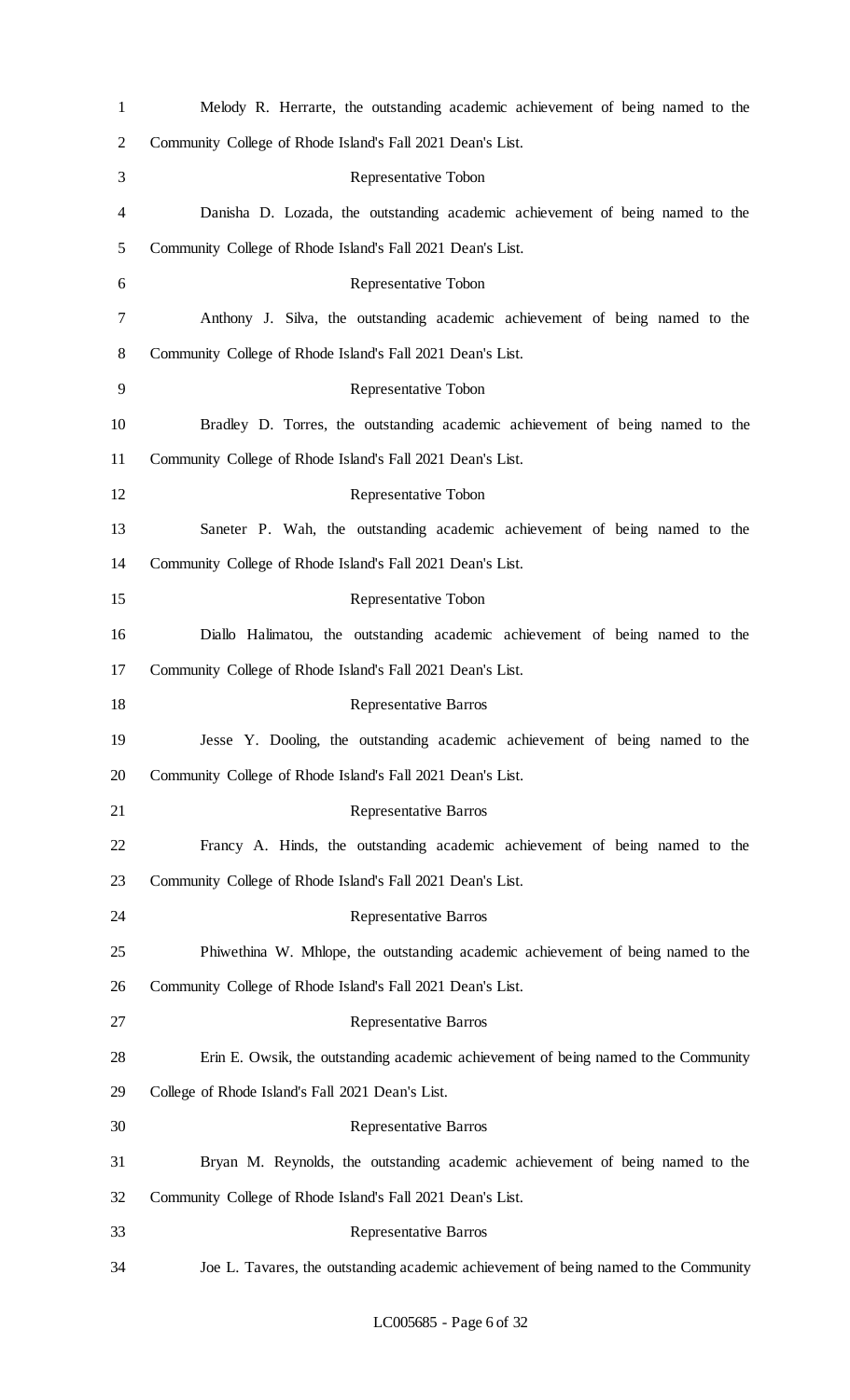| $\mathbf{1}$   | College of Rhode Island's Fall 2021 Dean's List.                                         |
|----------------|------------------------------------------------------------------------------------------|
| $\overline{2}$ | <b>Representative Barros</b>                                                             |
| 3              | Karitza Dasilva, the outstanding academic achievement of being named to the              |
| 4              | Community College of Rhode Island's Fall 2021 Dean's List.                               |
| 5              | <b>Representative Barros</b>                                                             |
| 6              | Melissa Salvas, Proprietor, Flawless Beauty; your 32 years in the beauty industry and 26 |
| 7              | years as a thriving small owner in the Town of Coventry and the jouyous occasion of your |
| 8              | Ribbon Cutting Expansion Ceremony on April 10, 2022.                                     |
| 9              | Representatives Noret and Nardone                                                        |
| 10             | Taylor C. Barbosa, the outstanding academic achievement of being named to the            |
| 11             | Community College of Rhode Island's Fall 2021 Dean's List.                               |
| 12             | Representative Serpa                                                                     |
| 13             | Joseph M Estrela, the outstanding academic achievement of being named to the             |
| 14             | Community College of Rhode Island's Fall 2021 Dean's List.                               |
| 15             | Representative Serpa                                                                     |
| 16             | Lineishka Figueroa, the outstanding academic achievement of being named to the           |
| 17             | Community College of Rhode Island's Fall 2021 Dean's List.                               |
| 18             | Representative Serpa                                                                     |
| 19             | Madison M. Flint, the outstanding academic achievement of being named to the             |
| 20             | Community College of Rhode Island's Fall 2021 Dean's List.                               |
| 21             | Representative Serpa                                                                     |
| 22             | Samuel J. Flyntz, the outstanding academic achievement of being named to the             |
| 23             | Community College of Rhode Island's Fall 2021 Dean's List.                               |
| 24             | Representative Serpa                                                                     |
| 25             | Christopher W. Heon, the outstanding academic achievement of being named to the          |
| 26             | Community College of Rhode Island's Fall 2021 Dean's List.                               |
| 27             | Representative Serpa                                                                     |
| 28             | Alexander R. Johnson, the outstanding academic achievement of being named to the         |
| 29             | Community College of Rhode Island's Fall 2021 Dean's List.                               |
| 30             | Representative Serpa                                                                     |
| 31             | Jessica M. Joyce, the outstanding academic achievement of being named to the             |
| 32             | Community College of Rhode Island's Fall 2021 Dean's List.                               |
| 33             | Representative Serpa                                                                     |
| 34             | Matthew J. Leo, the outstanding academic achievement of being named to the               |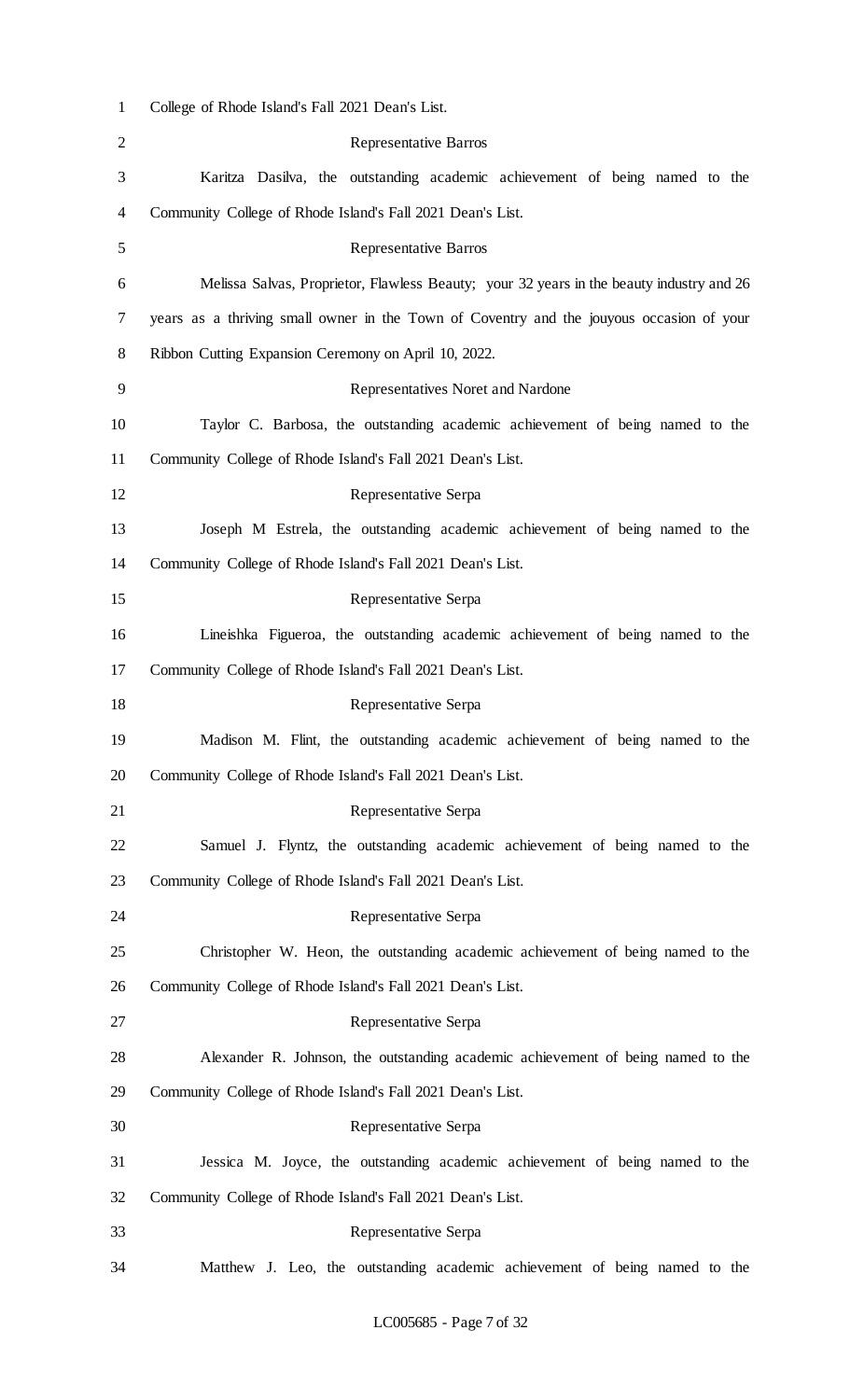| $\mathbf{1}$   | Community College of Rhode Island's Fall 2021 Dean's List.                           |
|----------------|--------------------------------------------------------------------------------------|
| $\overline{2}$ | Representative Serpa                                                                 |
| 3              | Shawn P. Nolan, the outstanding academic achievement of being named to the           |
| 4              | Community College of Rhode Island's Fall 2021 Dean's List.                           |
| 5              | Representative Serpa                                                                 |
| 6              | Nathan R. Plante, the outstanding academic achievement of being named to the         |
| 7              | Community College of Rhode Island's Fall 2021 Dean's List.                           |
| 8              | Representative Serpa                                                                 |
| 9              | Chelsie Santos, the outstanding academic achievement of being named to the Community |
| 10             | College of Rhode Island's Fall 2021 Dean's List.                                     |
| 11             | Representative Serpa                                                                 |
| 12             | Talitha J. Schaffer, the outstanding academic achievement of being named to the      |
| 13             | Community College of Rhode Island's Fall 2021 Dean's List.                           |
| 14             | Representative Serpa                                                                 |
| 15             | Angeline Velazquez, the outstanding academic achievement of being named to the       |
| 16             | Community College of Rhode Island's Fall 2021 Dean's List.                           |
| 17             | Representative Serpa                                                                 |
| 18             | Cole Williamson, the outstanding academic achievement of being named to the          |
| 19             | Community College of Rhode Island's Fall 2021 Dean's List.                           |
| 20             | Representative Serpa                                                                 |
| 21             | Theodore D. Zaccaria, the outstanding academic achievement of being named to the     |
| 22             | Community College of Rhode Island's Fall 2021 Dean's List.                           |
| 23             | Representative Serpa                                                                 |
| 24             | Ruby B. Haller, the outstanding academic achievement of being named to the           |
| 25             | Community College of Rhode Island's Fall 2021 Dean's List.                           |
| 26             | Representative Williams                                                              |
| 27             | Nicholas D. Ok, the outstanding academic achievement of being named to the           |
| 28             | Community College of Rhode Island's Fall 2021 Dean's List.                           |
| 29             | Representative Williams                                                              |
| 30             | Joanne D. Porto, the outstanding academic achievement of being named to the          |
| 31             | Community College of Rhode Island's Fall 2021 Dean's List.                           |
| 32             | Representative Williams                                                              |
| 33             | Edwin Reyes, the outstanding academic achievement of being named to the Community    |
| 34             | College of Rhode Island's Fall 2021 Dean's List.                                     |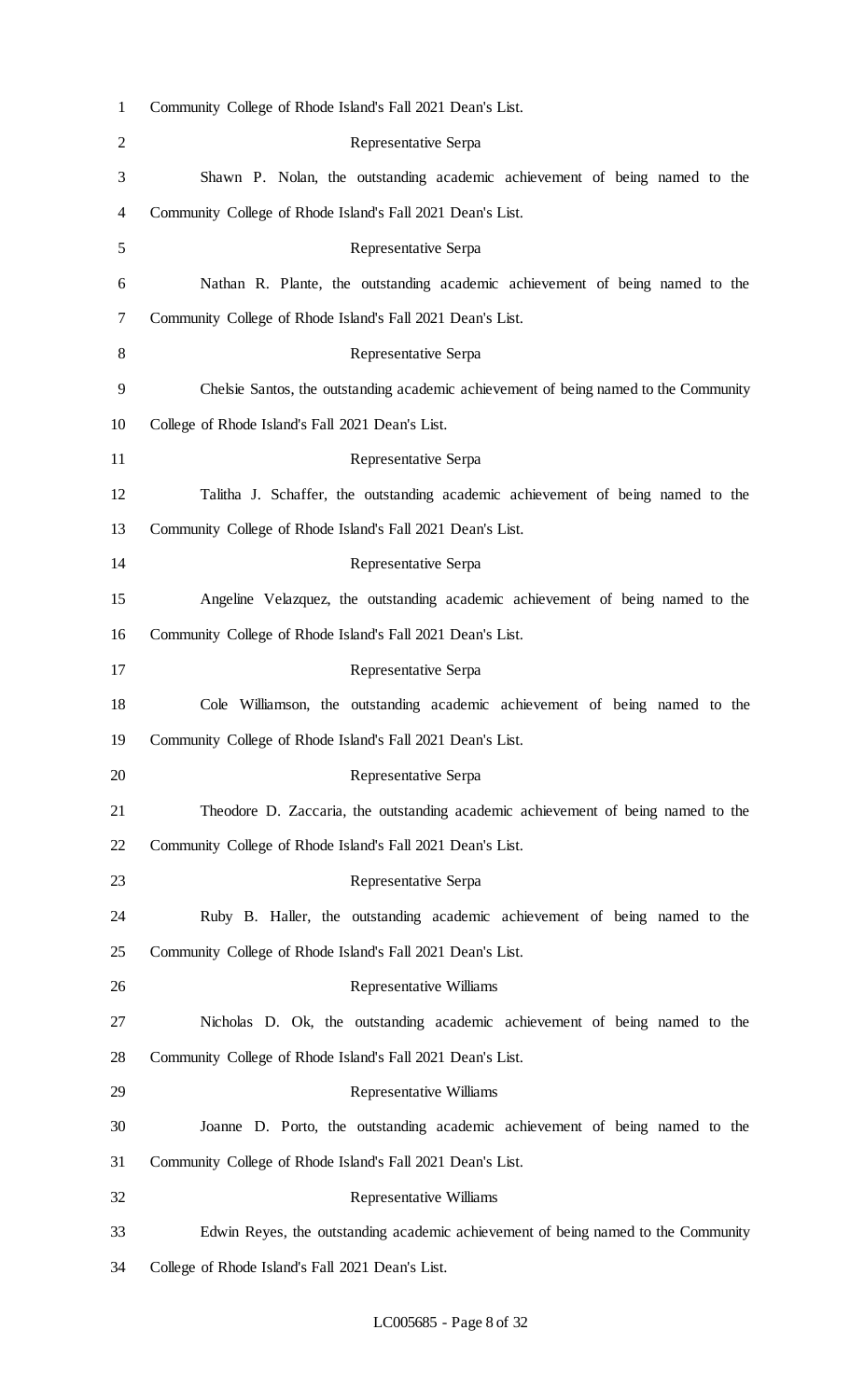| $\mathbf{1}$   | <b>Representative Williams</b>                                                        |
|----------------|---------------------------------------------------------------------------------------|
| $\overline{2}$ | Cindy V. Saravia, the outstanding academic achievement of being named to the          |
| 3              | Community College of Rhode Island's Fall 2021 Dean's List.                            |
| 4              | <b>Representative Williams</b>                                                        |
| 5              | Jennifer Tellez, the outstanding academic achievement of being named to the Community |
| 6              | College of Rhode Island's Fall 2021 Dean's List.                                      |
| 7              | Representative Williams                                                               |
| 8              | Sumaia I. Alawamleh, the outstanding academic achievement of being named to the       |
| 9              | Community College of Rhode Island's Fall 2021 Dean's List.                            |
| 10             | Representative Hull                                                                   |
| 11             | Xzayah L. Bjorklund, the outstanding academic achievement of being named to the       |
| 12             | Community College of Rhode Island's Fall 2021 Dean's List.                            |
| 13             | Representative Hull                                                                   |
| 14             | Michael Carrasco, the outstanding academic achievement of being named to the          |
| 15             | Community College of Rhode Island's Fall 2021 Dean's List.                            |
| 16             | Representative Hull                                                                   |
| 17             | Rodne S. Dorce, the outstanding academic achievement of being named to the            |
| 18             | Community College of Rhode Island's Fall 2021 Dean's List.                            |
| 19             | Representative Hull                                                                   |
| 20             | Syeda K. Fatima, the outstanding academic achievement of being named to the           |
| 21             | Community College of Rhode Island's Fall 2021 Dean's List.                            |
| 22             | Representative Hull                                                                   |
| 23             | Justin S. Roque Morale, the outstanding academic achievement of being named to the    |
| 24             | Community College of Rhode Island's Fall 2021 Dean's List.                            |
| 25             | Representative Hull                                                                   |
| 26             | Eric Ahenkora, the outstanding academic achievement of being named to the Community   |
| 27             | College of Rhode Island's Fall 2021 Dean's List.                                      |
| 28             | Representative Alzate                                                                 |
| 29             | Jessica L. Cabral, the outstanding academic achievement of being named to the         |
| 30             | Community College of Rhode Island's Fall 2021 Dean's List.                            |
| 31             | <b>Representative Alzate</b>                                                          |
| 32             | Narciso D. Dankwa, the outstanding academic achievement of being named to the         |
| 33             | Community College of Rhode Island's Fall 2021 Dean's List.                            |
| 34             | <b>Representative Alzate</b>                                                          |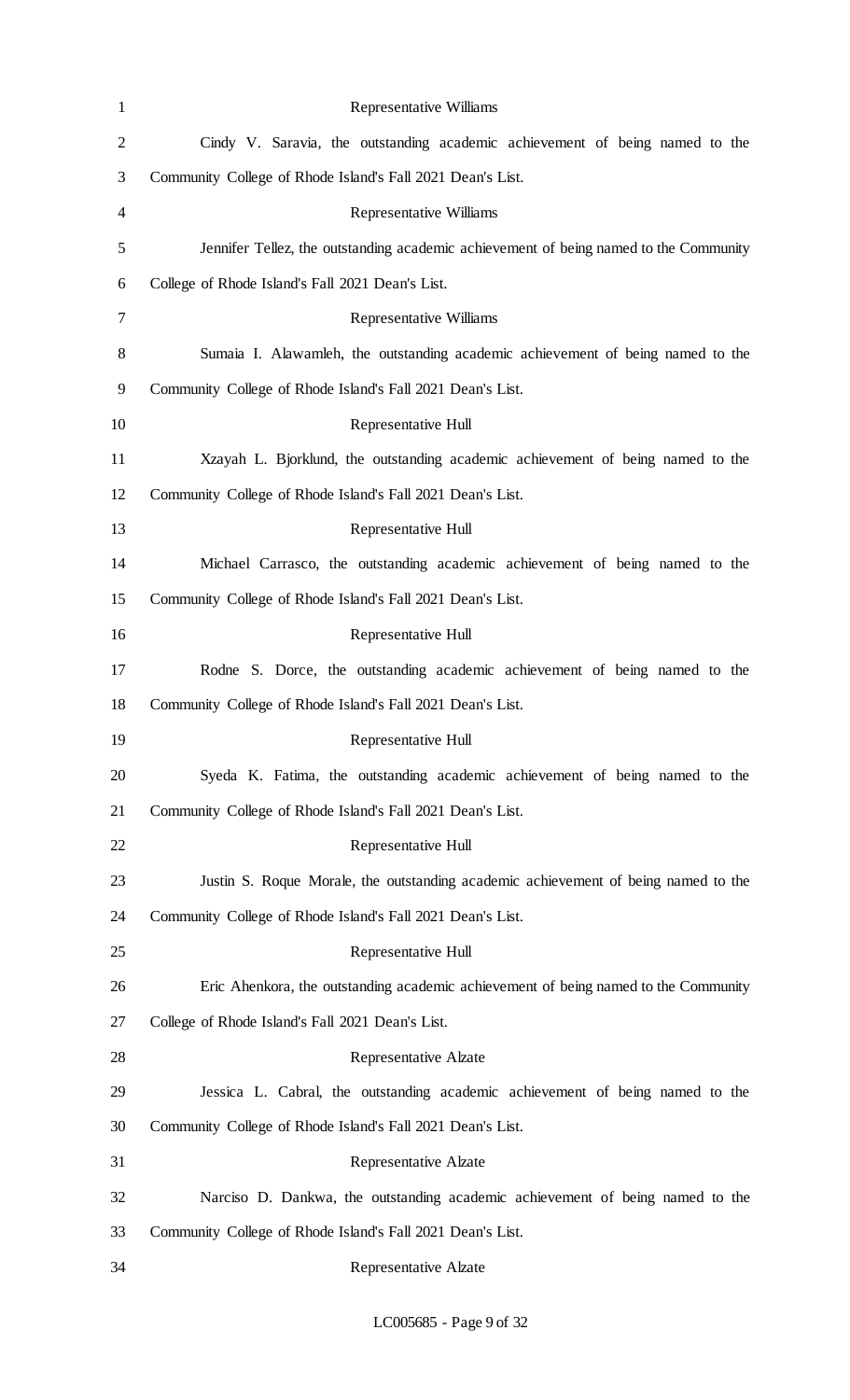| $\mathbf{1}$   | Evelina Do Rosario, the outstanding academic achievement of being named to the               |
|----------------|----------------------------------------------------------------------------------------------|
| $\overline{c}$ | Community College of Rhode Island's Fall 2021 Dean's List.                                   |
| 3              | Representative Alzate                                                                        |
| 4              | Justin T. Estrada, the outstanding academic achievement of being named to the                |
| 5              | Community College of Rhode Island's Fall 2021 Dean's List.                                   |
| 6              | Representative Alzate                                                                        |
| 7              | Diana L. Hernandez, the outstanding academic achievement of being named to the               |
| 8              | Community College of Rhode Island's Fall 2021 Dean's List.                                   |
| 9              | Representative Alzate                                                                        |
| 10             | Hailey Lachance, the outstanding academic achievement of being named to the                  |
| 11             | Community College of Rhode Island's Fall 2021 Dean's List.                                   |
| 12             | <b>Representative Alzate</b>                                                                 |
| 13             | Amelia R. Lacroix, the outstanding academic achievement of being named to the                |
| 14             | Community College of Rhode Island's Fall 2021 Dean's List.                                   |
| 15             | Representative Alzate                                                                        |
| 16             | Donald Lavornia, the outstanding academic achievement of being named to the                  |
| 17             | Community College of Rhode Island's Fall 2021 Dean's List.                                   |
| 18             | Representative Alzate                                                                        |
| 19             | Helena C. Pinheiro, the outstanding academic achievement of being named to the               |
| 20             | Community College of Rhode Island's Fall 2021 Dean's List.                                   |
| 21             | <b>Representative Alzate</b>                                                                 |
| 22             | Lizbeth M. Romero Alvar, the outstanding academic achievement of being named to the          |
| 23             | Community College of Rhode Island's Fall 2021 Dean's List.                                   |
| 24             | Representative Alzate                                                                        |
| 25             | Dayshon F. Tomar, the outstanding academic achievement of being named to the                 |
| 26             | Community College of Rhode Island's Fall 2021 Dean's List.                                   |
| 27             | Representative Alzate                                                                        |
| 28             | Jennifer L. Newsham, the outstanding achievement of winning the Poetry Out Loud              |
| 29             | Championship Competition held by the Rhode Island State Council of the Arts and representing |
| 30             | the State in the Regional competition May 21 and National Finals June 5.                     |
| 31             | <b>Representative Perez</b>                                                                  |
| 32             | Benjamin M. Desorcy, the outstanding academic achievement of being named to the              |
| 33             | Community College of Rhode Island's Fall 2021 Dean's List.                                   |
| 34             | Representative Casimiro                                                                      |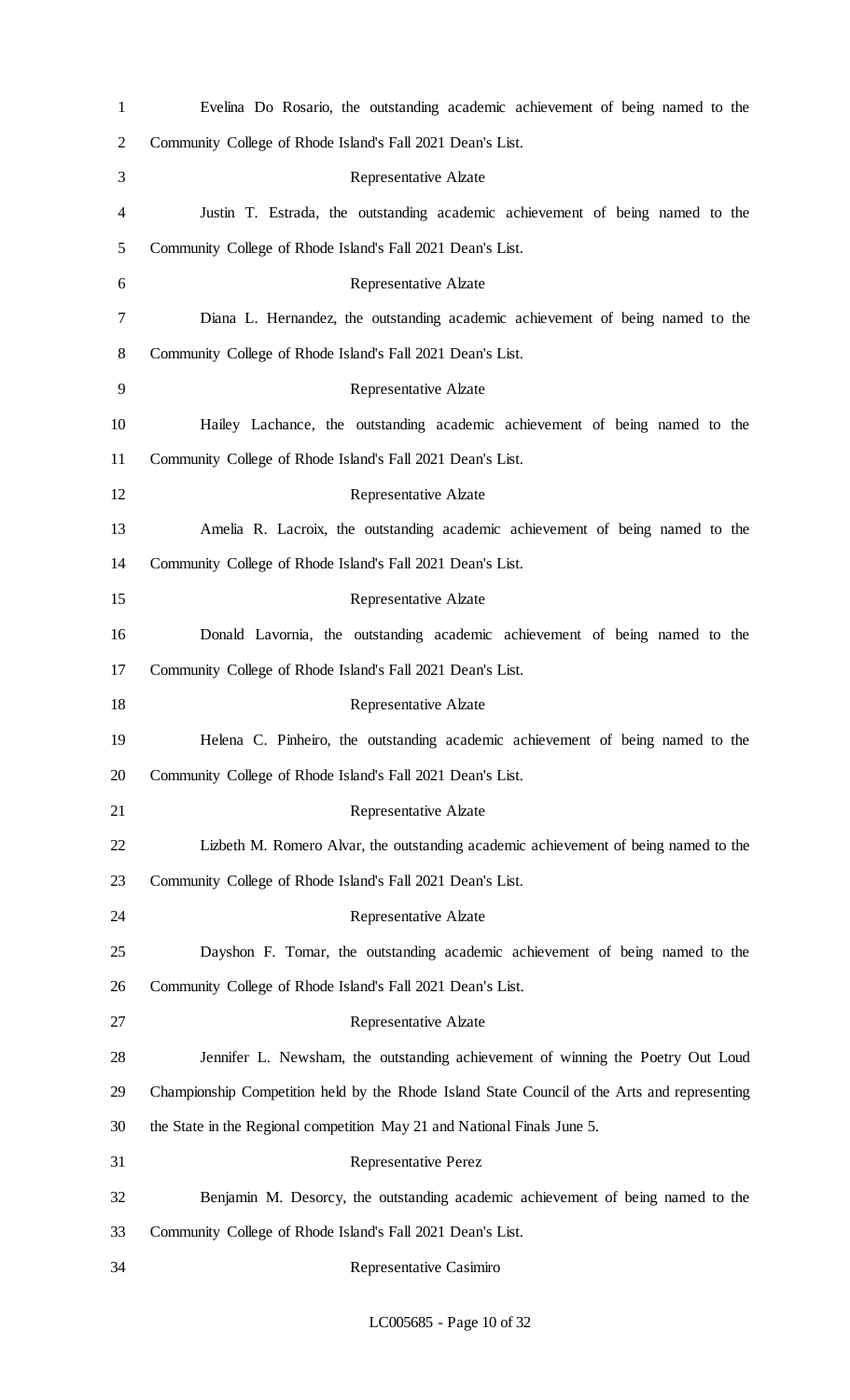| $\mathbf{1}$   | Lauren A. Fox, the outstanding academic achievement of being named to the Community   |
|----------------|---------------------------------------------------------------------------------------|
| $\overline{c}$ | College of Rhode Island's Fall 2021 Dean's List.                                      |
| 3              | Representative Casimiro                                                               |
| 4              | Maya G. Hanrahan, the outstanding academic achievement of being named to the          |
| 5              | Community College of Rhode Island's Fall 2021 Dean's List.                            |
| 6              | Representative Casimiro                                                               |
| 7              | Cecile L. Hemphill, the outstanding academic achievement of being named to the        |
| 8              | Community College of Rhode Island's Fall 2021 Dean's List.                            |
| 9              | Representative Casimiro                                                               |
| 10             | Grace G. Kelley, the outstanding academic achievement of being named to the           |
| 11             | Community College of Rhode Island's Fall 2021 Dean's List.                            |
| 12             | Representative Casimiro                                                               |
| 13             | Chloe A. Lockwood, the outstanding academic achievement of being named to the         |
| 14             | Community College of Rhode Island's Fall 2021 Dean's List.                            |
| 15             | Representative Casimiro                                                               |
| 16             | Marc J. Monti, the outstanding academic achievement of being named to the Community   |
| 17             | College of Rhode Island's Fall 2021 Dean's List.                                      |
| 18             | Representative Casimiro                                                               |
| 19             | Jennifer L. Newsham, the outstanding academic achievement of being named to the       |
| 20             | Community College of Rhode Island's Fall 2021 Dean's List.                            |
| 21             | Representative Casimiro                                                               |
| 22             | Nicholas J. Petrangelo, the outstanding academic achievement of being named to the    |
| 23             | Community College of Rhode Island's Fall 2021 Dean's List.                            |
| 24             | Representative Casimiro                                                               |
| 25             | Nathaniel J. Silva, the outstanding academic achievement of being named to the        |
| 26             | Community College of Rhode Island's Fall 2021 Dean's List.                            |
| 27             | Representative Casimiro                                                               |
| 28             | Jill K. Tarlton, the outstanding academic achievement of being named to the Community |
| 29             | College of Rhode Island's Fall 2021 Dean's List.                                      |
| 30             | Representative Casimiro                                                               |
| 31             | Joseph D. Waddy, the outstanding academic achievement of being named to the           |
| 32             | Community College of Rhode Island's Fall 2021 Dean's List.                            |
| 33             | Representative Casimiro                                                               |
| 34             | Candace T. Weller, the outstanding academic achievement of being named to the         |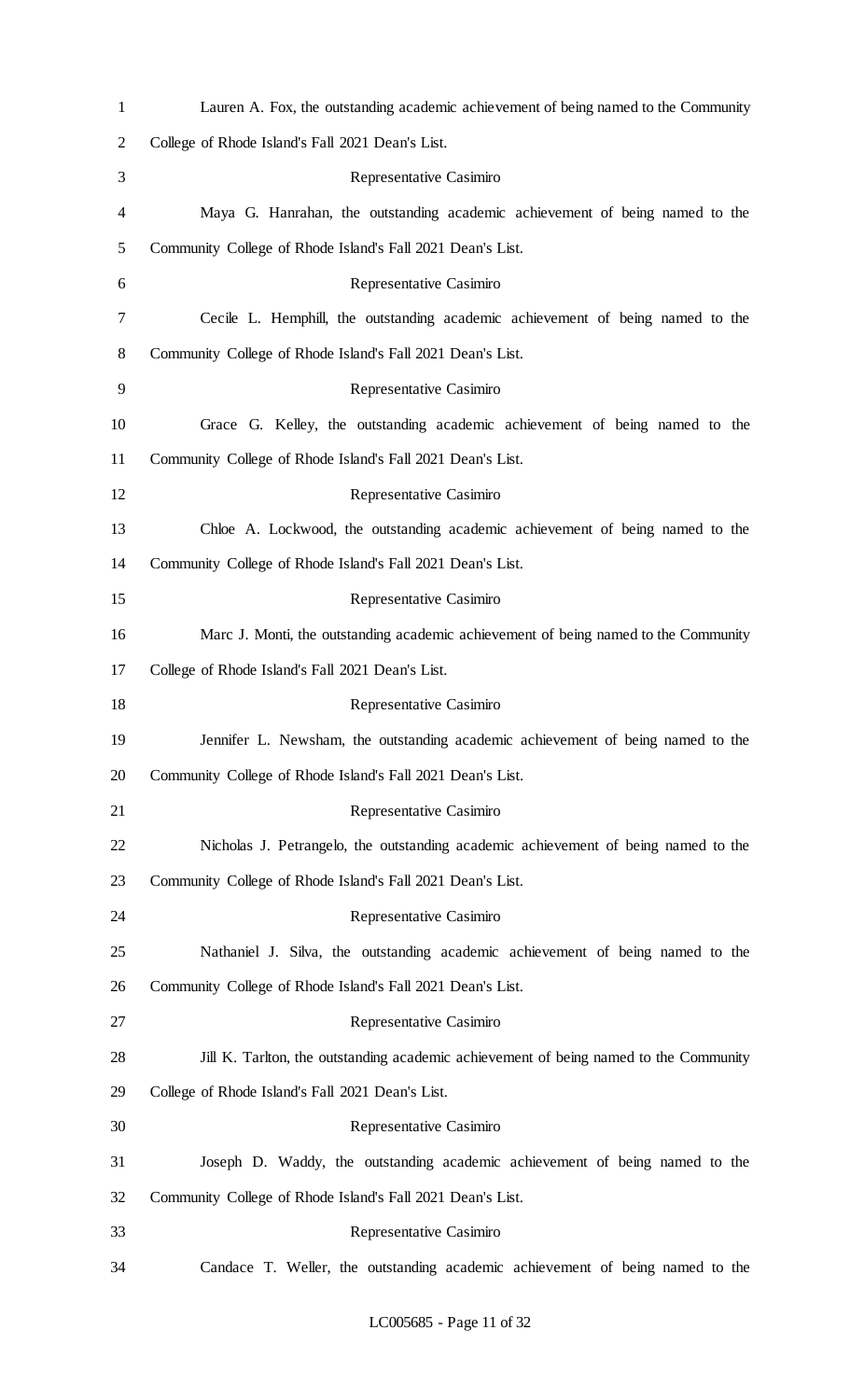| $\mathbf{1}$   | Community College of Rhode Island's Fall 2021 Dean's List.                                        |
|----------------|---------------------------------------------------------------------------------------------------|
| $\overline{2}$ | Representative Casimiro                                                                           |
| 3              | Jean Marie Rocha, MPH, RN, the honor of being the recipient Benjamin R. Stuges                    |
| 4              | Distinguished Service Award given to those who have made significant contributions to Rhode       |
| 5              | Island's healthcare community.                                                                    |
| 6              | Speaker Shekarchi                                                                                 |
| 7              | Mary Marran, MS, OT, MBA, the honor of being the recipient of the AHA Grassroots                  |
| 8              | Champion Award which recognizes hospital leaders who most effectively educate elected             |
| 9              | officials on how major issues affect the hospital's vital role in the community.                  |
| 10             | Speaker Shekarchi                                                                                 |
| 11             | Dr. Nicole Alexander-Scott, MD, MPH, the honor of being the recipient of the Francis R.           |
| 12             | Dietz Award for Public Service which honors and recognizes persons who have shown leadership      |
| 13             | on issues confronting hospitals within the association.                                           |
| 14             | Speaker Shekarchi                                                                                 |
| 15             | Senator Saah Joseph, Republic of Liberia; the House of Representatives welcomes you to            |
| 16             | Rhode Island and thanks you for your exceptional service during the Ebola outbreak. Your          |
| 17             | leadership and dedication bring great credit to yourself, Monteserrado County and the Republic of |
| 18             | Liberia.                                                                                          |
| 19             | Representative Biah                                                                               |
| 20             | Zachary A. Auslander, the outstanding academic achievement of being named to the                  |
| 21             | Community College of Rhode Island's Fall 2021 Dean's List.                                        |
| 22             | Representative O'Brien                                                                            |
| 23             | Dylan A. Auslander, the outstanding academic achievement of being named to the                    |
| 24             | Community College of Rhode Island's Fall 2021 Dean's List.                                        |
| 25             | Representative O'Brien                                                                            |
| 26             | Michael C. Bandieri, the outstanding academic achievement of being named to the                   |
| 27             | Community College of Rhode Island's Fall 2021 Dean's List.                                        |
| 28             | Representative O'Brien                                                                            |
| 29             | Lucy M. Butler, the outstanding academic achievement of being named to the                        |
| 30             | Community College of Rhode Island's Fall 2021 Dean's List.                                        |
| 31             | Representative O'Brien                                                                            |
| 32             | Vincent A. Cotoia, the outstanding academic achievement of being named to the                     |
| 33             | Community College of Rhode Island's Fall 2021 Dean's List.                                        |
| 34             | Representative O'Brien                                                                            |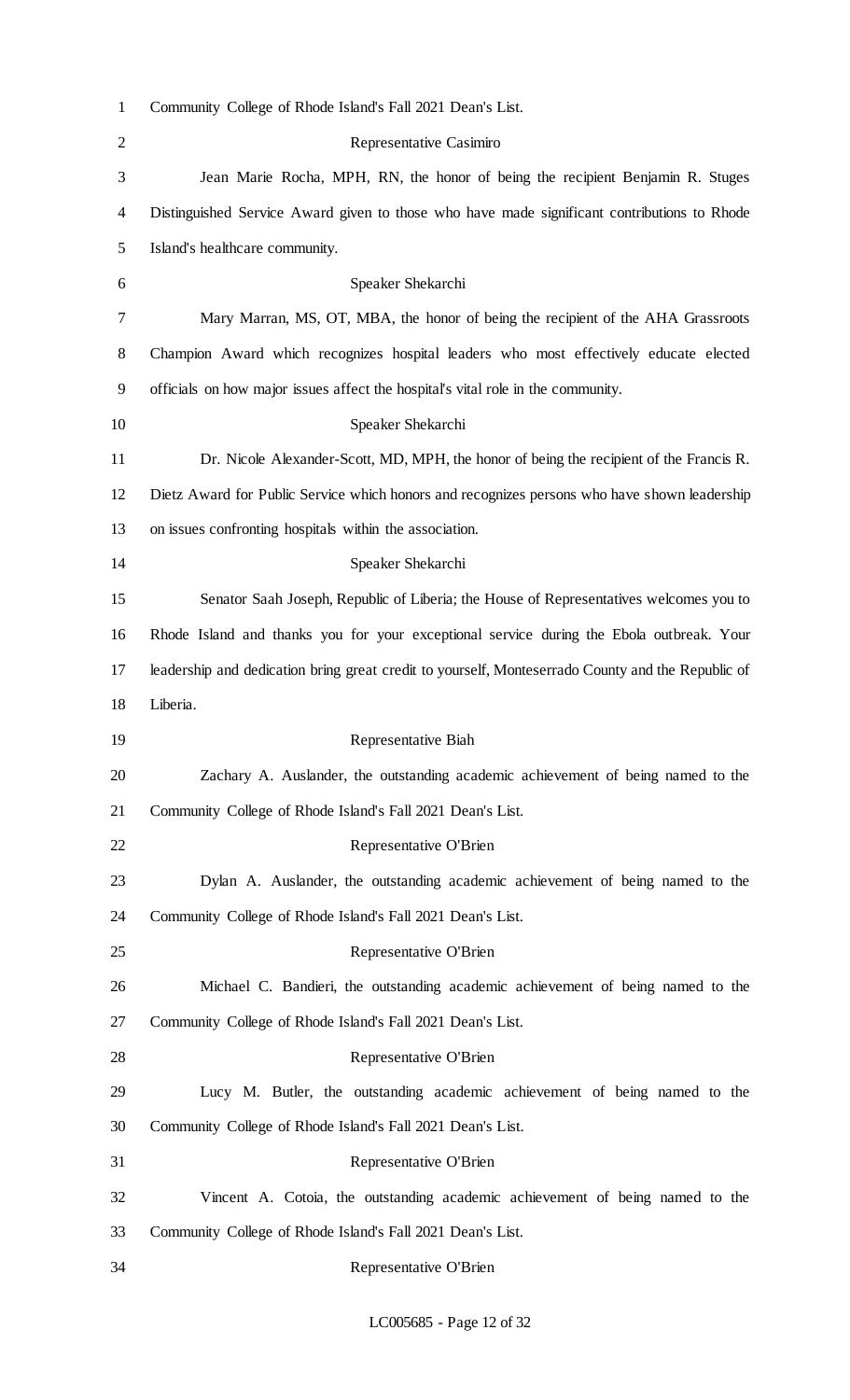| $\mathbf{1}$   | Domenic Crocenzi, the outstanding academic achievement of being named to the          |
|----------------|---------------------------------------------------------------------------------------|
| $\overline{c}$ | Community College of Rhode Island's Fall 2021 Dean's List.                            |
| 3              | Representative O'Brien                                                                |
| 4              | Maya L. D'Ambra, the outstanding academic achievement of being named to the           |
| 5              | Community College of Rhode Island's Fall 2021 Dean's List.                            |
| 6              | Representative O'Brien                                                                |
| 7              | Giselle S. Diaz, the outstanding academic achievement of being named to the Community |
| 8              | College of Rhode Island's Fall 2021 Dean's List.                                      |
| 9              | Representative O'Brien                                                                |
| 10             | Louis M. Feola, the outstanding academic achievement of being named to the            |
| 11             | Community College of Rhode Island's Fall 2021 Dean's List.                            |
| 12             | Representative O'Brien                                                                |
| 13             | Matilda E. Folarin Adeye, the outstanding academic achievement of being named to the  |
| 14             | Community College of Rhode Island's Fall 2021 Dean's List.                            |
| 15             | Representative O'Brien                                                                |
| 16             | Adrianna R. Galzin, the outstanding academic achievement of being named to the        |
| 17             | Community College of Rhode Island's Fall 2021 Dean's List.                            |
| 18             | Representative O'Brien                                                                |
| 19             | Evan P. Gavlick, the outstanding academic achievement of being named to the           |
| 20             | Community College of Rhode Island's Fall 2021 Dean's List.                            |
| 21             | Representative O'Brien                                                                |
| 22             | Frances Q. Kleinfeldt, the outstanding academic achievement of being named to the     |
| 23             | Community College of Rhode Island's Fall 2021 Dean's List.                            |
| 24             | Representative O'Brien                                                                |
| 25             | Piseth Koy, the outstanding academic achievement of being named to the Community      |
| 26             | College of Rhode Island's Fall 2021 Dean's List.                                      |
| 27             | Representative O'Brien                                                                |
| 28             | Jorge A. Menacho, the outstanding academic achievement of being named to the          |
| 29             | Community College of Rhode Island's Fall 2021 Dean's List.                            |
| 30             | Representative O'Brien                                                                |
| 31             | Alyssa L. Notarantonio, the outstanding academic achievement of being named to the    |
| 32             | Community College of Rhode Island's Fall 2021 Dean's List.                            |
| 33             | Representative O'Brien                                                                |
| 34             | Lindsay N. Pallotta, the outstanding academic achievement of being named to the       |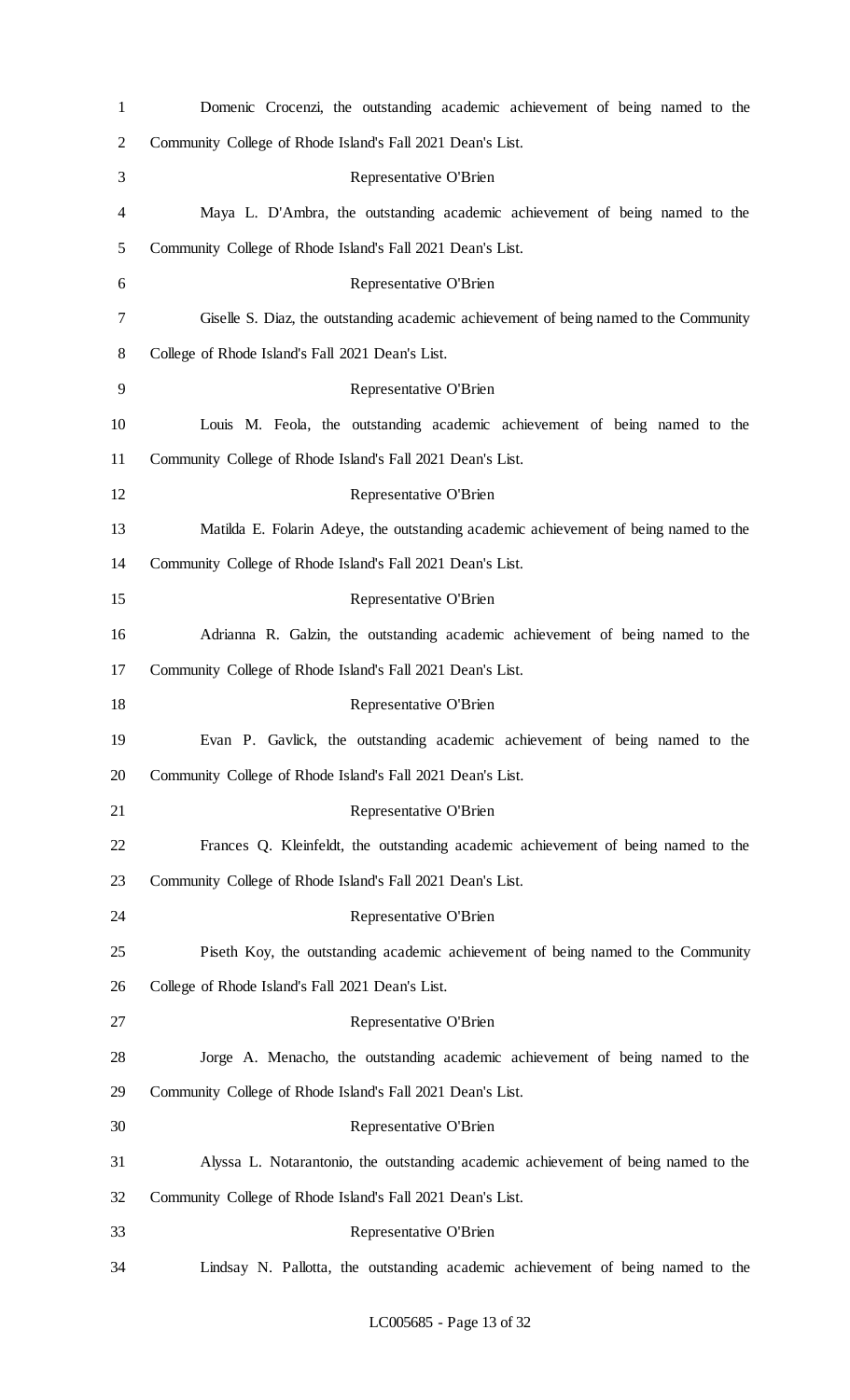| $\mathbf{1}$   | Community College of Rhode Island's Fall 2021 Dean's List.                          |
|----------------|-------------------------------------------------------------------------------------|
| $\overline{2}$ | Representative O'Brien                                                              |
| 3              | Alessandra R. Pellicano, the outstanding academic achievement of being named to the |
| 4              | Community College of Rhode Island's Fall 2021 Dean's List.                          |
| 5              | Representative O'Brien                                                              |
| 6              | Justin R. Rubino, the outstanding academic achievement of being named to the        |
| 7              | Community College of Rhode Island's Fall 2021 Dean's List.                          |
| 8              | Representative O'Brien                                                              |
| 9              | Marve B. Samuel, the outstanding academic achievement of being named to the         |
| 10             | Community College of Rhode Island's Fall 2021 Dean's List.                          |
| 11             | Representative O'Brien                                                              |
| 12             | Alyssa N. Scardace, the outstanding academic achievement of being named to the      |
| 13             | Community College of Rhode Island's Fall 2021 Dean's List.                          |
| 14             | Representative O'Brien                                                              |
| 15             | Anthony J. Votta, the outstanding academic achievement of being named to the        |
| 16             | Community College of Rhode Island's Fall 2021 Dean's List.                          |
| 17             | Representative O'Brien                                                              |
| 18             | Michelle Williams, the outstanding academic achievement of being named to the       |
| 19             | Community College of Rhode Island's Fall 2021 Dean's List.                          |
| 20             | Representative O'Brien                                                              |
| 21             | Alan A. Ali, the outstanding academic achievement of being named to the Community   |
| 22             | College of Rhode Island's Fall 2021 Dean's List.                                    |
| 23             | Representative Kennedy                                                              |
| 24             | Kimberly Alvarez, the outstanding academic achievement of being named to the        |
| 25             | Community College of Rhode Island's Fall 2021 Dean's List.                          |
| 26             | Representative Kennedy                                                              |
| 27             | Amiah M. Bernard, the outstanding academic achievement of being named to the        |
| 28             | Community College of Rhode Island's Fall 2021 Dean's List.                          |
| 29             | Representative Kennedy                                                              |
| 30             | Jack B. Bowdy, the outstanding academic achievement of being named to the           |
| 31             | Community College of Rhode Island's Fall 2021 Dean's List.                          |
| 32             | Representative Kennedy                                                              |
| 33             | Pamela A. Chartier, the outstanding academic achievement of being named to the      |
| 34             | Community College of Rhode Island's Fall 2021 Dean's List.                          |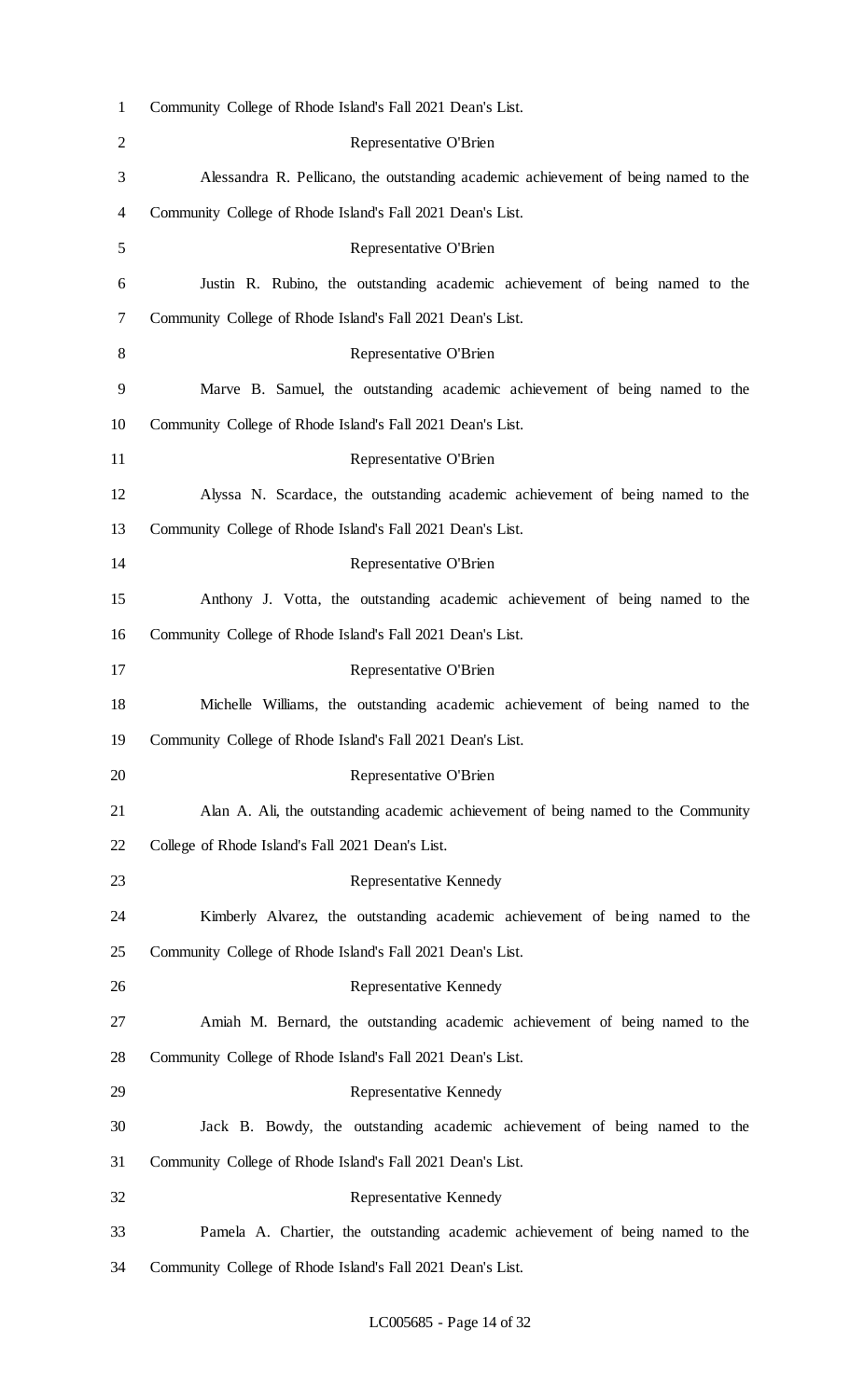| $\mathbf{1}$   | Representative Kennedy                                                           |
|----------------|----------------------------------------------------------------------------------|
| $\overline{c}$ | Vanessa Y. Chun, the outstanding academic achievement of being named to the      |
| 3              | Community College of Rhode Island's Fall 2021 Dean's List.                       |
| 4              | Representative Kennedy                                                           |
| 5              | David Coes, the outstanding academic achievement of being named to the Community |
| 6              | College of Rhode Island's Fall 2021 Dean's List.                                 |
| 7              | Representative Kennedy                                                           |
| 8              | Caleb L. Collins, the outstanding academic achievement of being named to the     |
| 9              | Community College of Rhode Island's Fall 2021 Dean's List.                       |
| 10             | Representative Kennedy                                                           |
| 11             | Isabella E. Cotoia, the outstanding academic achievement of being named to the   |
| 12             | Community College of Rhode Island's Fall 2021 Dean's List.                       |
| 13             | Representative Kennedy                                                           |
| 14             | Chandler J. Coulombe, the outstanding academic achievement of being named to the |
| 15             | Community College of Rhode Island's Fall 2021 Dean's List.                       |
| 16             | Representative Kennedy                                                           |
| 17             | Hannah N. Doyon, the outstanding academic achievement of being named to the      |
| 18             | Community College of Rhode Island's Fall 2021 Dean's List.                       |
| 19             | Representative Kennedy                                                           |
| 20             | Matthew J. Edgar, the outstanding academic achievement of being named to the     |
| 21             | Community College of Rhode Island's Fall 2021 Dean's List.                       |
| 22             | Representative Kennedy                                                           |
| 23             | Quinn T. Edwards, the outstanding academic achievement of being named to the     |
| 24             | Community College of Rhode Island's Fall 2021 Dean's List.                       |
| 25             | Representative Kennedy                                                           |
| 26             | Luke A. Fusaro, the outstanding academic achievement of being named to the       |
| 27             | Community College of Rhode Island's Fall 2021 Dean's List.                       |
| 28             | Representative Kennedy                                                           |
| 29             | Madison Gonsalves, the outstanding academic achievement of being named to the    |
| 30             | Community College of Rhode Island's Fall 2021 Dean's List.                       |
| 31             | Representative Kennedy                                                           |
| 32             | Marlee M. Mathis, the outstanding academic achievement of being named to the     |
| 33             | Community College of Rhode Island's Fall 2021 Dean's List.                       |
| 34             | Representative Kennedy                                                           |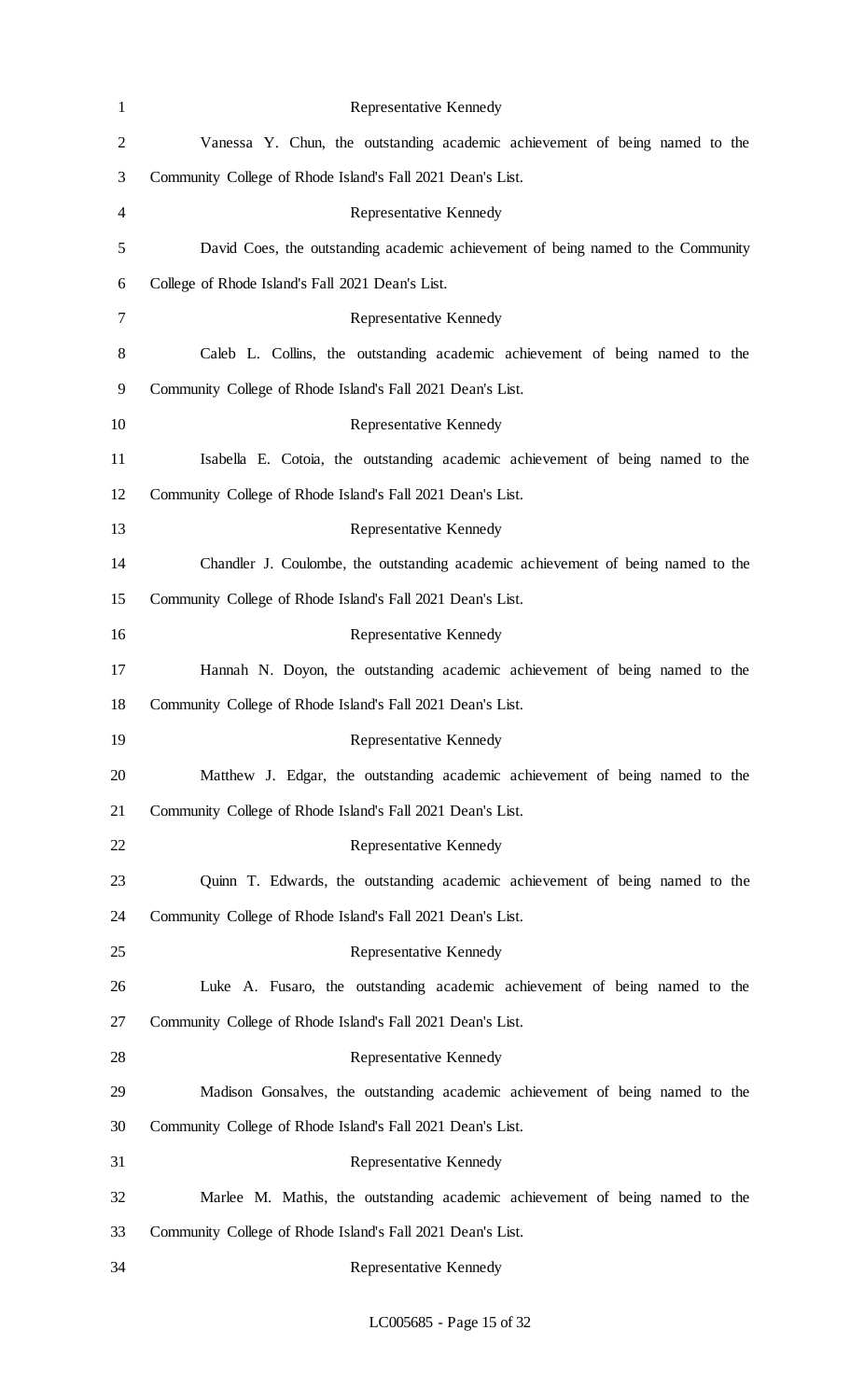| $\mathbf{1}$   | Samantha L. Stone, the outstanding academic achievement of being named to the        |
|----------------|--------------------------------------------------------------------------------------|
| $\overline{2}$ | Community College of Rhode Island's Fall 2021 Dean's List.                           |
| 3              | Representative Kennedy                                                               |
| 4              | Spencer A. Svihla, the outstanding academic achievement of being named to the        |
| 5              | Community College of Rhode Island's Fall 2021 Dean's List.                           |
| 6              | Representative Kennedy                                                               |
| 7              | Lauren Blanchette, the outstanding academic achievement of being named to the        |
| 8              | Community College of Rhode Island's Fall 2021 Dean's List.                           |
| 9              | Representative Azzinaro                                                              |
| 10             | Barry A. Burdic, the outstanding academic achievement of being named to the          |
| 11             | Community College of Rhode Island's Fall 2021 Dean's List.                           |
| 12             | Representative Azzinaro                                                              |
| 13             | Sophia E. Delmonte, the outstanding academic achievement of being named to the       |
| 14             | Community College of Rhode Island's Fall 2021 Dean's List.                           |
| 15             | Representative Azzinaro                                                              |
| 16             | Samantha Foden, the outstanding academic achievement of being named to the           |
| 17             | Community College of Rhode Island's Fall 2021 Dean's List.                           |
| 18             | Representative Azzinaro                                                              |
| 19             | Natalie M. Gabriele, the outstanding academic achievement of being named to the      |
| 20             | Community College of Rhode Island's Fall 2021 Dean's List.                           |
| 21             | Representative Azzinaro                                                              |
| 22             | Jake L. Graeve, the outstanding academic achievement of being named to the Community |
| 23             | College of Rhode Island's Fall 2021 Dean's List.                                     |
| 24             | Representative Azzinaro                                                              |
| 25             | Tanavia S. Hamilton, the outstanding academic achievement of being named to the      |
| 26             | Community College of Rhode Island's Fall 2021 Dean's List.                           |
| 27             | Representative Azzinaro                                                              |
| 28             | Trent M. Lamb, the outstanding academic achievement of being named to the            |
| 29             | Community College of Rhode Island's Fall 2021 Dean's List.                           |
| 30             | Representative Azzinaro                                                              |
| 31             | Paige J. Luckey, the outstanding academic achievement of being named to the          |
| 32             | Community College of Rhode Island's Fall 2021 Dean's List.                           |
| 33             | Representative Azzinaro                                                              |
| 34             | Emma R. Schoner, the outstanding academic achievement of being named to the          |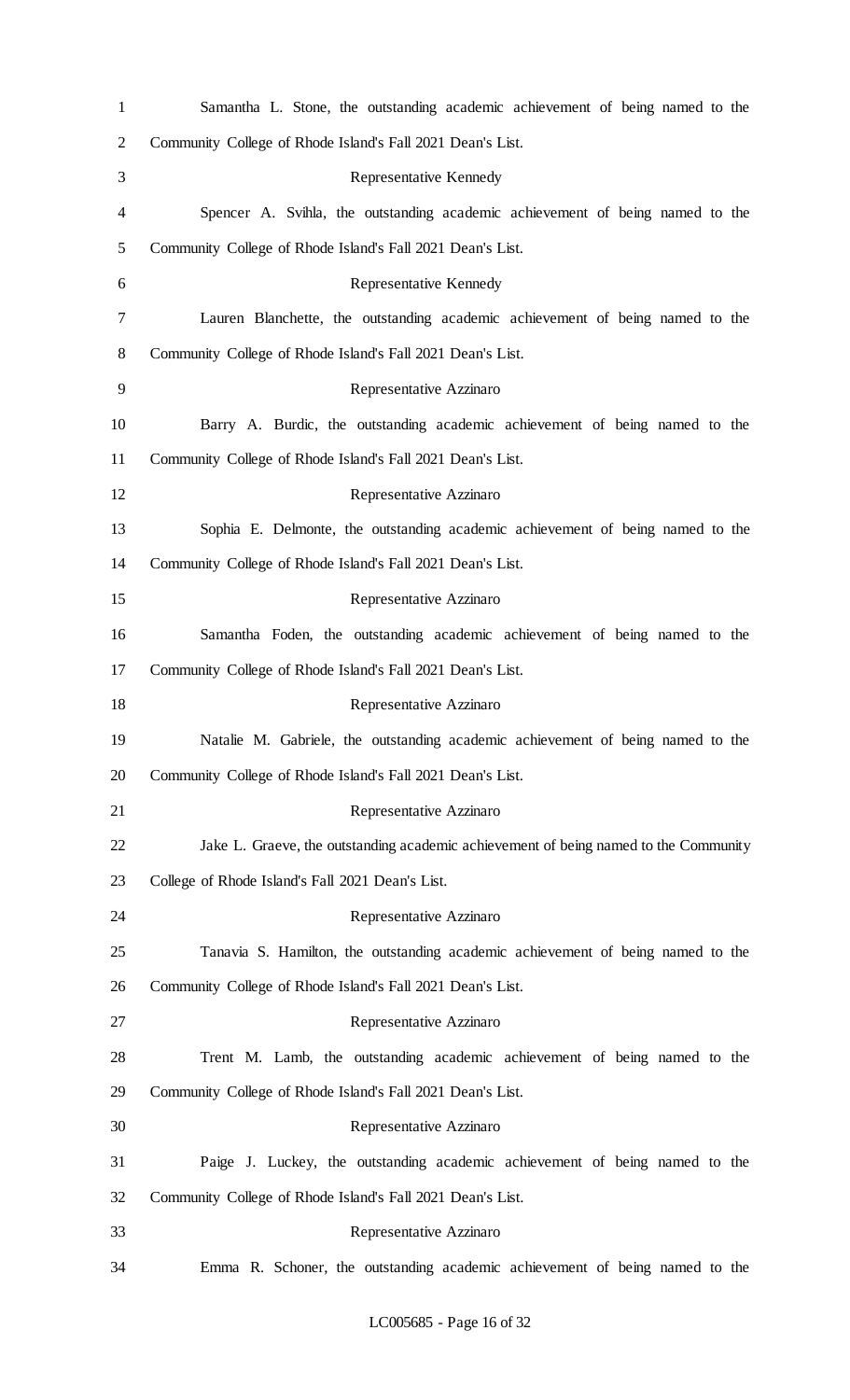| $\mathbf{1}$   | Community College of Rhode Island's Fall 2021 Dean's List.                           |
|----------------|--------------------------------------------------------------------------------------|
| $\overline{2}$ | Representative Azzinaro                                                              |
| 3              | Daniel J. Simard, the outstanding academic achievement of being named to the         |
| 4              | Community College of Rhode Island's Fall 2021 Dean's List.                           |
| 5              | Representative Azzinaro                                                              |
| 6              | Evan Tourjee, the outstanding academic achievement of being named to the Community   |
| 7              | College of Rhode Island's Fall 2021 Dean's List.                                     |
| 8              | Representative Azzinaro                                                              |
| 9              | Kenneth H. Weed, the outstanding academic achievement of being named to the          |
| 10             | Community College of Rhode Island's Fall 2021 Dean's List.                           |
| 11             | Representative Azzinaro                                                              |
| 12             | Megan E. Young, the outstanding academic achievement of being named to the           |
| 13             | Community College of Rhode Island's Fall 2021 Dean's List.                           |
| 14             | Representative Azzinaro                                                              |
| 15             | Dennys P. Zamudio, the outstanding academic achievement of being named to the        |
| 16             | Community College of Rhode Island's Fall 2021 Dean's List.                           |
| 17             | Representative Azzinaro                                                              |
| 18             | Ryan E. Bolanos, the outstanding academic achievement of being named to the          |
| 19             | Community College of Rhode Island's Fall 2021 Dean's List.                           |
| 20             | Representative Costantino                                                            |
| 21             | Ashely E. Brouillard, the outstanding academic achievement of being named to the     |
| 22             | Community College of Rhode Island's Fall 2021 Dean's List.                           |
| 23             | Representative Costantino                                                            |
| 24             | Joseph M. DeRosa, the outstanding academic achievement of being named to the         |
| 25             | Community College of Rhode Island's Fall 2021 Dean's List.                           |
| 26             | Representative Costantino                                                            |
| 27             | Grace A. Deston, the outstanding academic achievement of being named to the          |
| 28             | Community College of Rhode Island's Fall 2021 Dean's List.                           |
| 29             | Representative Costantino                                                            |
| 30             | Ryan P. Gillen, the outstanding academic achievement of being named to the Community |
| 31             | College of Rhode Island's Fall 2021 Dean's List.                                     |
| 32             | Representative Costantino                                                            |
| 33             | Max H. Holroyd, the outstanding academic achievement of being named to the           |
| 34             | Community College of Rhode Island's Fall 2021 Dean's List.                           |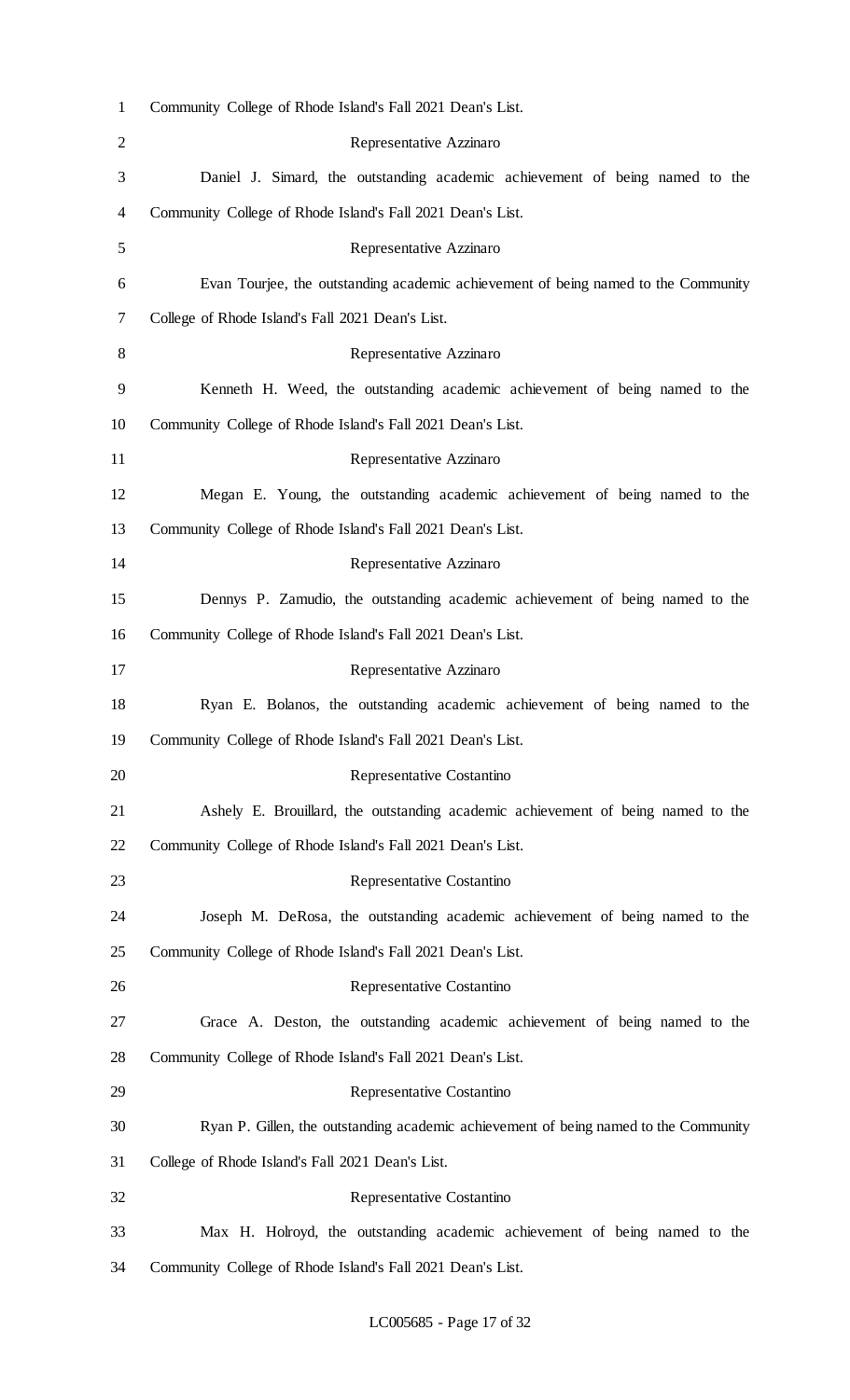| $\mathbf{1}$   | Representative Costantino                                                             |
|----------------|---------------------------------------------------------------------------------------|
| $\overline{2}$ | Shane V. Hopkins, the outstanding academic achievement of being named to the          |
| 3              | Community College of Rhode Island's Fall 2021 Dean's List.                            |
| 4              | Representative Costantino                                                             |
| 5              | Audrey Lane, the outstanding academic achievement of being named to the Community     |
| 6              | College of Rhode Island's Fall 2021 Dean's List.                                      |
| 7              | Representative Costantino                                                             |
| 8              | Christina D. Lavoie, the outstanding academic achievement of being named to the       |
| 9              | Community College of Rhode Island's Fall 2021 Dean's List.                            |
| 10             | Representative Costantino                                                             |
| 11             | Garrett J. Marcoux, the outstanding academic achievement of being named to the        |
| 12             | Community College of Rhode Island's Fall 2021 Dean's List.                            |
| 13             | Representative Costantino                                                             |
| 14             | Hiley E. Metrano, the outstanding academic achievement of being named to the          |
| 15             | Community College of Rhode Island's Fall 2021 Dean's List.                            |
| 16             | Representative Costantino                                                             |
| 17             | Alexandria L. Norberg, the outstanding academic achievement of being named to the     |
| 18             | Community College of Rhode Island's Fall 2021 Dean's List.                            |
| 19             | Representative Costantino                                                             |
| 20             | Andrew Patenaude, the outstanding academic achievement of being named to the          |
| 21             | Community College of Rhode Island's Fall 2021 Dean's List.                            |
| 22             | Representative Costantino                                                             |
| 23             | Dillon J. Potts, the outstanding academic achievement of being named to the Community |
| 24             | College of Rhode Island's Fall 2021 Dean's List.                                      |
| 25             | Representative Costantino                                                             |
| 26             | Ana E. Schecher, the outstanding academic achievement of being named to the           |
| 27             | Community College of Rhode Island's Fall 2021 Dean's List.                            |
| 28             | Representative Costantino                                                             |
| 29             | Ashely G. Shahbaz, the outstanding academic achievement of being named to the         |
| 30             | Community College of Rhode Island's Fall 2021 Dean's List.                            |
| 31             | Representative Costantino                                                             |
| 32             | Timothy L. Sharpe, the outstanding academic achievement of being named to the         |
| 33             | Community College of Rhode Island's Fall 2021 Dean's List.                            |
| 34             | Representative Costantino                                                             |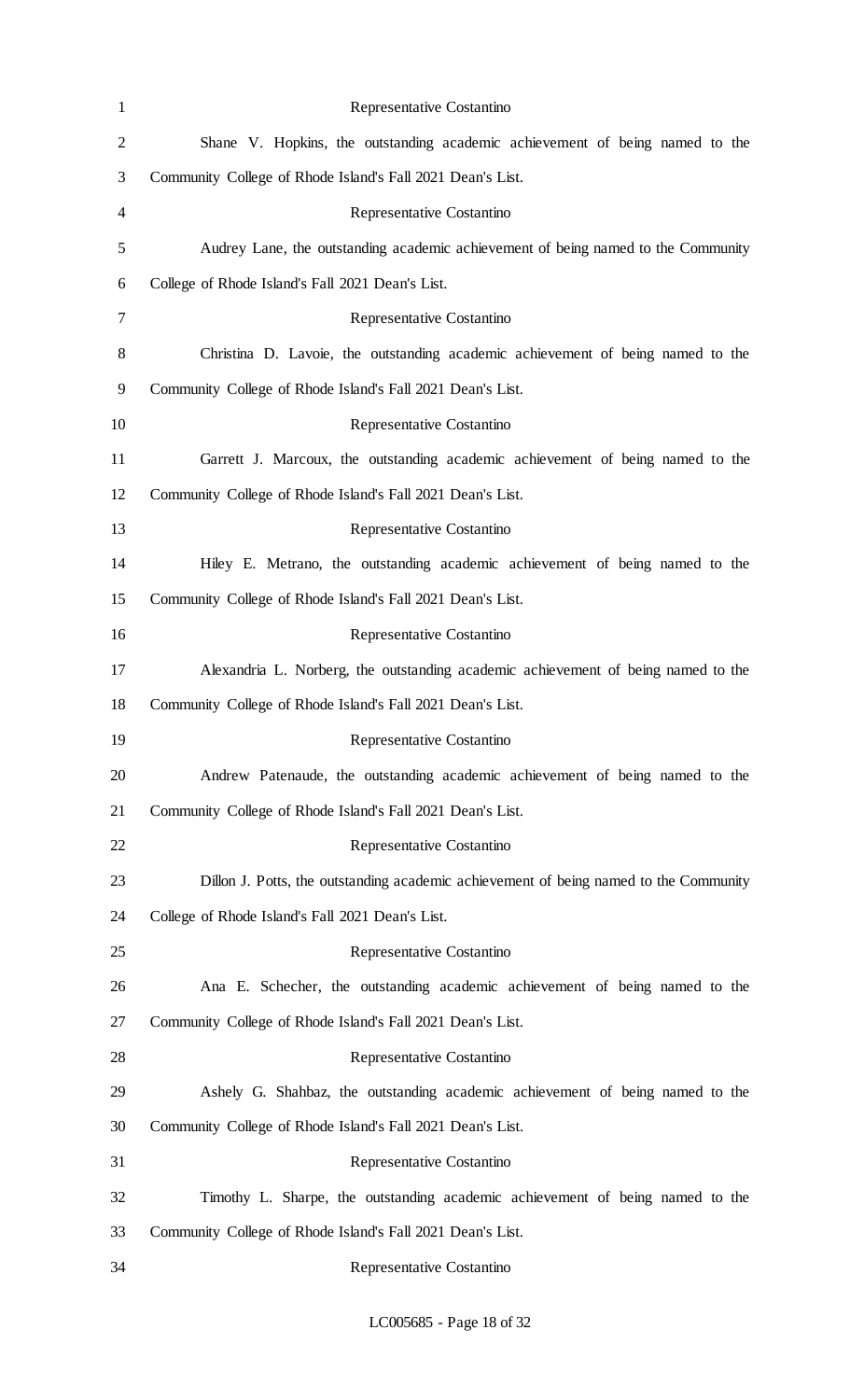| $\mathbf{1}$   | Mia J. Williams, the outstanding academic achievement of being named to the          |
|----------------|--------------------------------------------------------------------------------------|
| $\overline{2}$ | Community College of Rhode Island's Fall 2021 Dean's List.                           |
| 3              | Representative Costantino                                                            |
| 4              | Aaron P. Brouillard, the outstanding academic achievement of being named to the      |
| 5              | Community College of Rhode Island's Fall 2021 Dean's List.                           |
| 6              | <b>Representative Phillips</b>                                                       |
| 7              | Olivia Campos, the outstanding academic achievement of being named to the Community  |
| 8              | College of Rhode Island's Fall 2021 Dean's List.                                     |
| 9              | <b>Representative Phillips</b>                                                       |
| 10             | Justin C. Doucette, the outstanding academic achievement of being named to the       |
| 11             | Community College of Rhode Island's Fall 2021 Dean's List.                           |
| 12             | <b>Representative Phillips</b>                                                       |
| 13             | Sara M. Gerrior, the outstanding academic achievement of being named to the          |
| 14             | Community College of Rhode Island's Fall 2021 Dean's List.                           |
| 15             | <b>Representative Phillips</b>                                                       |
| 16             | Naomi I. Jeter, the outstanding academic achievement of being named to the Community |
| 17             | College of Rhode Island's Fall 2021 Dean's List.                                     |
| 18             | <b>Representative Phillips</b>                                                       |
| 19             | Alexis M. Leary, the outstanding academic achievement of being named to the          |
| 20             | Community College of Rhode Island's Fall 2021 Dean's List.                           |
| 21             | <b>Representative Phillips</b>                                                       |
| 22             | William J. Munns, the outstanding academic achievement of being named to the         |
| 23             | Community College of Rhode Island's Fall 2021 Dean's List.                           |
| 24             | <b>Representative Phillips</b>                                                       |
| 25             | Daniel C. Nabb, the outstanding academic achievement of being named to the           |
| 26             | Community College of Rhode Island's Fall 2021 Dean's List.                           |
| 27             | <b>Representative Phillips</b>                                                       |
| 28             | Fatimatou A. Ndiaye, the outstanding academic achievement of being named to the      |
| 29             | Community College of Rhode Island's Fall 2021 Dean's List.                           |
| 30             | <b>Representative Phillips</b>                                                       |
| 31             | Angel G. Perez-Travies, the outstanding academic achievement of being named to the   |
| 32             | Community College of Rhode Island's Fall 2021 Dean's List.                           |
| 33             | <b>Representative Phillips</b>                                                       |
| 34             | Cheyenee L. Sengsavangvo, the outstanding academic achievement of being named to     |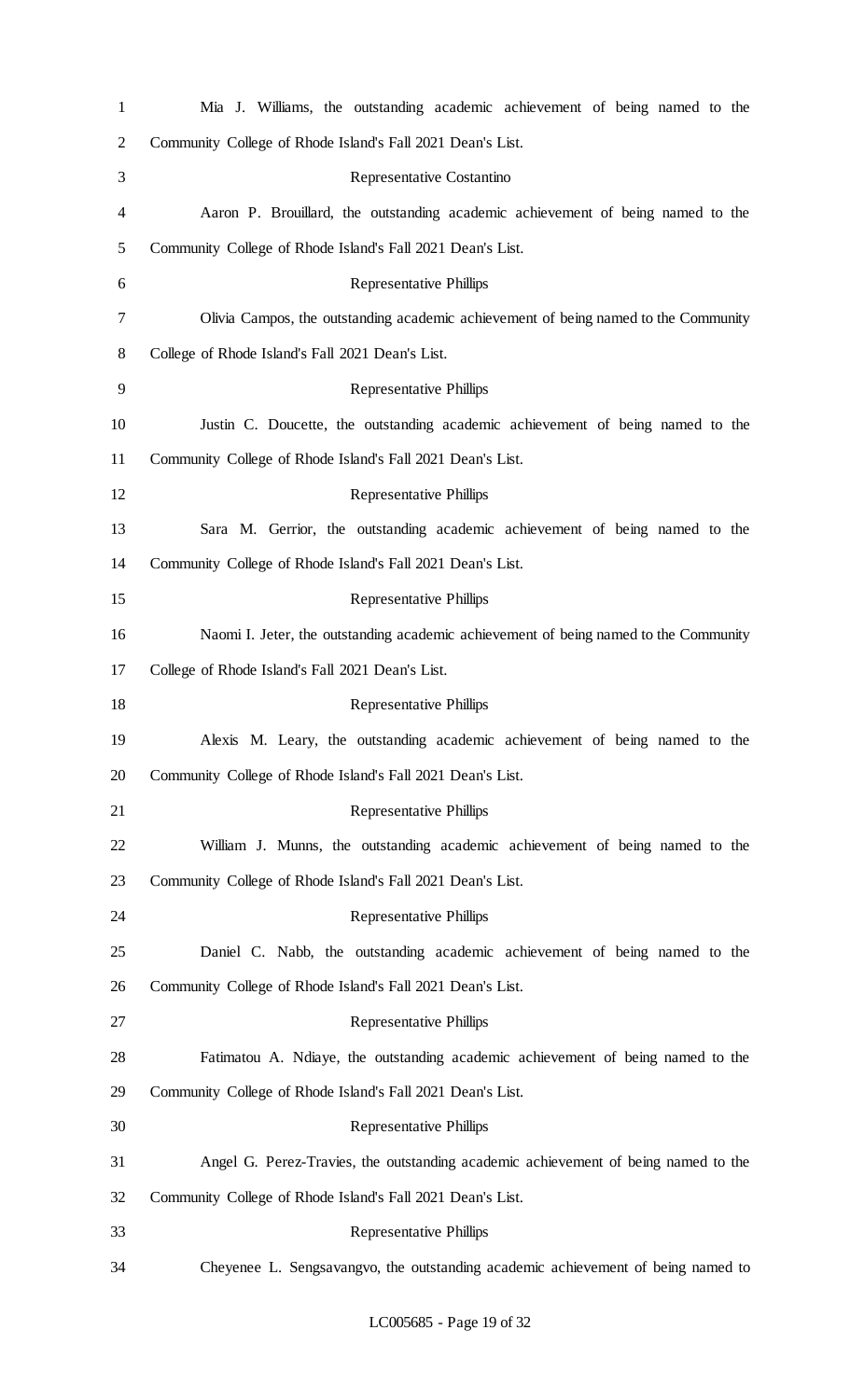| $\mathbf{1}$   | the Community College of Rhode Island's Fall 2021 Dean's List.                    |
|----------------|-----------------------------------------------------------------------------------|
| $\overline{2}$ | <b>Representative Phillips</b>                                                    |
| 3              | Renee N. Tetreault, the outstanding academic achievement of being named to the    |
| 4              | Community College of Rhode Island's Fall 2021 Dean's List.                        |
| 5              | <b>Representative Phillips</b>                                                    |
| 6              | Madison K. Virasak, the outstanding academic achievement of being named to the    |
| 7              | Community College of Rhode Island's Fall 2021 Dean's List.                        |
| 8              | <b>Representative Phillips</b>                                                    |
| 9              | Claudine M. Wehbe, the outstanding academic achievement of being named to the     |
| 10             | Community College of Rhode Island's Fall 2021 Dean's List.                        |
| 11             | <b>Representative Phillips</b>                                                    |
| 12             | Lourdes Forero, the outstanding academic achievement of being named to the        |
| 13             | Community College of Rhode Island's Fall 2021 Dean's List.                        |
| 14             | Representative Ranglin-Vassel                                                     |
| 15             | Tiffany Im, the outstanding academic achievement of being named to the Community  |
| 16             | College of Rhode Island's Fall 2021 Dean's List.                                  |
| 17             | Representative Ranglin-Vassel                                                     |
| 18             | Lydia T. Onamiye, the outstanding academic achievement of being named to the      |
| 19             | Community College of Rhode Island's Fall 2021 Dean's List.                        |
| 20             | Representative Ranglin-Vassel                                                     |
| 21             | Melanie M. Paquin, the outstanding academic achievement of being named to the     |
| 22             | Community College of Rhode Island's Fall 2021 Dean's List.                        |
| 23             | Representative Ranglin-Vassel                                                     |
| 24             | If eoluwa F. Alarapon, the outstanding academic achievement of being named to the |
| 25             | Community College of Rhode Island's Fall 2021 Dean's List.                        |
| 26             | Representative Fellela                                                            |
| 27             | Annabella G. Alves, the outstanding academic achievement of being named to the    |
| 28             | Community College of Rhode Island's Fall 2021 Dean's List.                        |
| 29             | Representative Fellela                                                            |
| 30             | Corey M. Barbosa, the outstanding academic achievement of being named to the      |
| 31             | Community College of Rhode Island's Fall 2021 Dean's List.                        |
| 32             | Representative Fellela                                                            |
| 33             | Matthew Calise, the outstanding academic achievement of being named to the        |
| 34             | Community College of Rhode Island's Fall 2021 Dean's List.                        |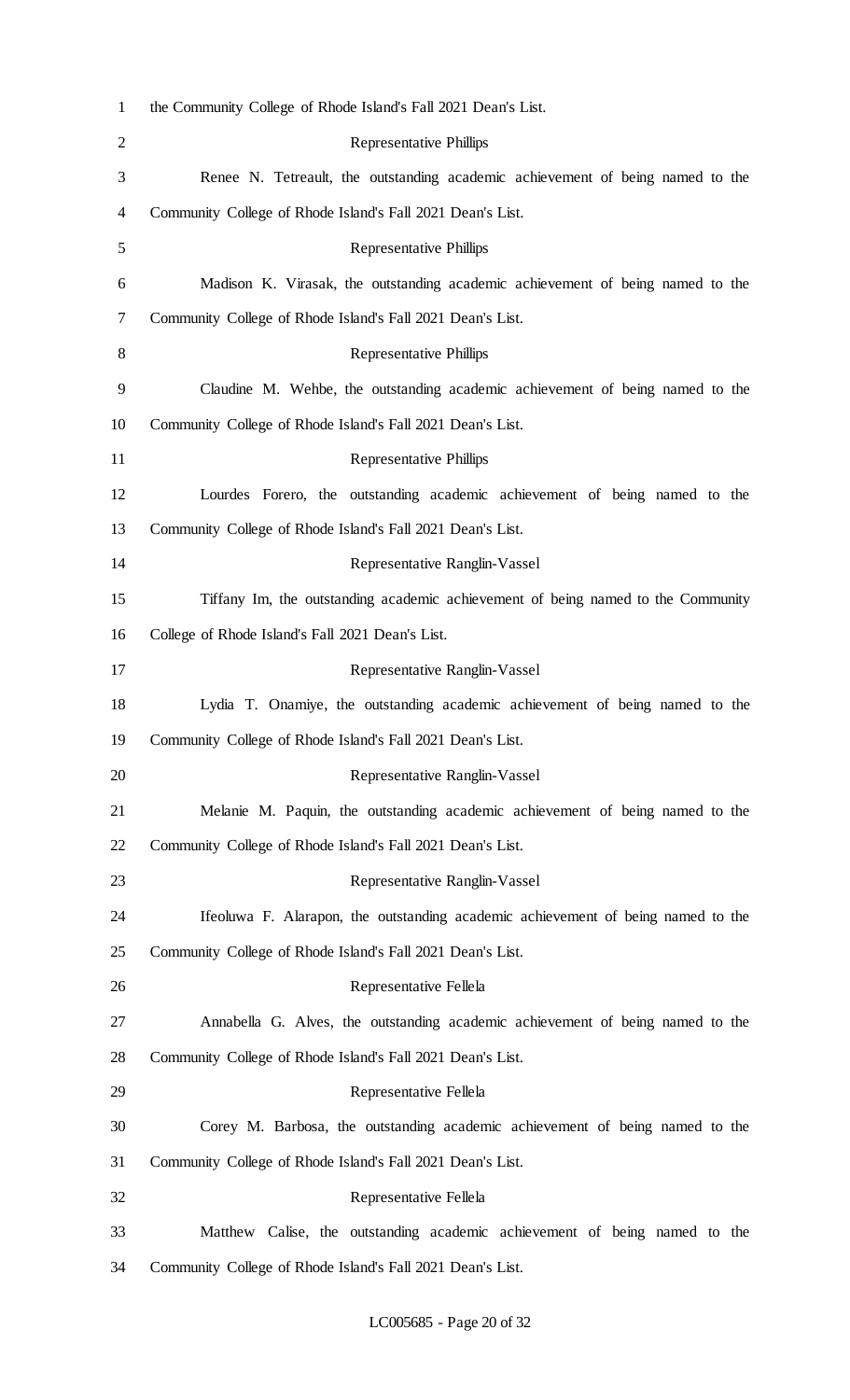| $\mathbf{1}$   | Representative Fellela                                                             |
|----------------|------------------------------------------------------------------------------------|
| $\overline{2}$ | Priscilla A. Constant, the outstanding academic achievement of being named to the  |
| 3              | Community College of Rhode Island's Fall 2021 Dean's List.                         |
| 4              | Representative Fellela                                                             |
| 5              | Sandra A. Dauphiniais, the outstanding academic achievement of being named to the  |
| 6              | Community College of Rhode Island's Fall 2021 Dean's List.                         |
| 7              | Representative Fellela                                                             |
| 8              | Keely Fowler, the outstanding academic achievement of being named to the Community |
| 9              | College of Rhode Island's Fall 2021 Dean's List.                                   |
| 10             | Representative Fellela                                                             |
| 11             | Anthony M. Fuzek, the outstanding academic achievement of being named to the       |
| 12             | Community College of Rhode Island's Fall 2021 Dean's List.                         |
| 13             | Representative Fellela                                                             |
| 14             | Kishmael Guilloty, the outstanding academic achievement of being named to the      |
| 15             | Community College of Rhode Island's Fall 2021 Dean's List.                         |
| 16             | Representative Fellela                                                             |
| 17             | Daryl Harley, the outstanding academic achievement of being named to the Community |
| 18             | College of Rhode Island's Fall 2021 Dean's List.                                   |
| 19             | Representative Fellela                                                             |
| 20             | Kayla Hernandez, the outstanding academic achievement of being named to the        |
| 21             | Community College of Rhode Island's Fall 2021 Dean's List.                         |
| 22             | Representative Fellela                                                             |
| 23             | Morgan M. Kaye, the outstanding academic achievement of being named to the         |
| 24             | Community College of Rhode Island's Fall 2021 Dean's List.                         |
| 25             | Representative Fellela                                                             |
| 26             | Odette Mansour, the outstanding academic achievement of being named to the         |
| 27             | Community College of Rhode Island's Fall 2021 Dean's List.                         |
| 28             | Representative Fellela                                                             |
| 29             | Jason E. Melise, the outstanding academic achievement of being named to the        |
| 30             | Community College of Rhode Island's Fall 2021 Dean's List.                         |
| 31             | Representative Fellela                                                             |
| 32             | Katie Merchant, the outstanding academic achievement of being named to the         |
| 33             | Community College of Rhode Island's Fall 2021 Dean's List.                         |
| 34             | Representative Fellela                                                             |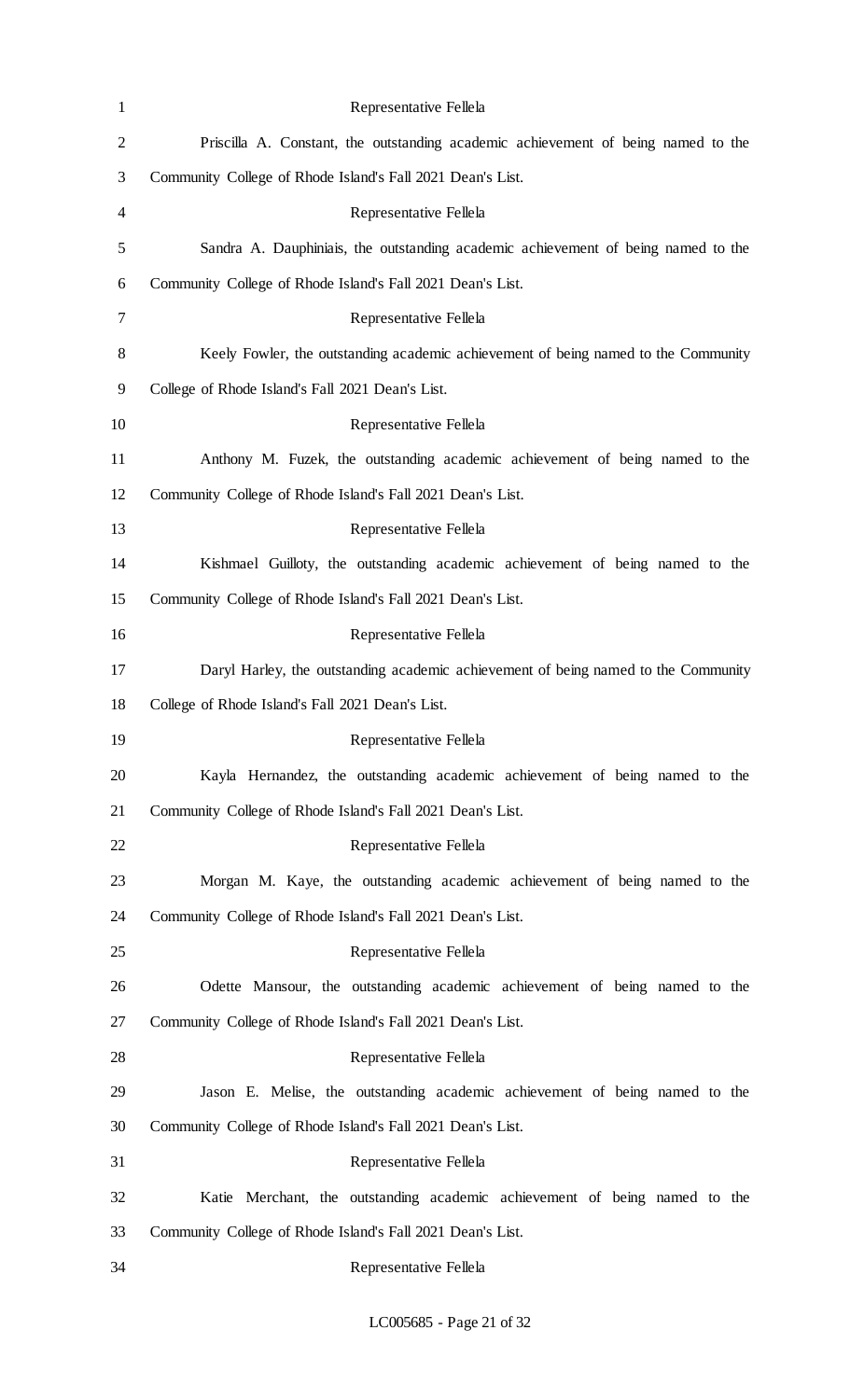| $\mathbf{1}$   | Amanda L. Morrison, the outstanding academic achievement of being named to the       |
|----------------|--------------------------------------------------------------------------------------|
| $\overline{c}$ | Community College of Rhode Island's Fall 2021 Dean's List.                           |
| 3              | Representative Fellela                                                               |
| 4              | Taylor R. Mrozewicz, the outstanding academic achievement of being named to the      |
| 5              | Community College of Rhode Island's Fall 2021 Dean's List.                           |
| 6              | Representative Fellela                                                               |
| 7              | Jennifer R. Paquin, the outstanding academic achievement of being named to the       |
| 8              | Community College of Rhode Island's Fall 2021 Dean's List.                           |
| 9              | Representative Fellela                                                               |
| 10             | Ava E. Pastore, the outstanding academic achievement of being named to the Community |
| 11             | College of Rhode Island's Fall 2021 Dean's List.                                     |
| 12             | Representative Fellela                                                               |
| 13             | Eduardo Perez, the outstanding academic achievement of being named to the Community  |
| 14             | College of Rhode Island's Fall 2021 Dean's List.                                     |
| 15             | Representative Fellela                                                               |
| 16             | Cierra L. Rickett, the outstanding academic achievement of being named to the        |
| 17             | Community College of Rhode Island's Fall 2021 Dean's List.                           |
| 18             | Representative Fellela                                                               |
| 19             | Michaela M. Rose, the outstanding academic achievement of being named to the         |
| 20             | Community College of Rhode Island's Fall 2021 Dean's List.                           |
| 21             | Representative Fellela                                                               |
| 22             | Anthony R. Serrano, the outstanding academic achievement of being named to the       |
| 23             | Community College of Rhode Island's Fall 2021 Dean's List.                           |
| 24             | Representative Fellela                                                               |
| 25             | Mikenzey Carr, the outstanding academic achievement of being named to the Community  |
| 26             | College of Rhode Island's Fall 2021 Dean's List.                                     |
| 27             | Representative Marzalkowski                                                          |
| 28             | Aqib A. Chaudhery, the outstanding academic achievement of being named to the        |
| 29             | Community College of Rhode Island's Fall 2021 Dean's List.                           |
| 30             | Representative Marzalkowski                                                          |
| 31             | Hailey L. Demers, the outstanding academic achievement of being named to the         |
| 32             | Community College of Rhode Island's Fall 2021 Dean's List.                           |
| 33             | Representative Marzalkowski                                                          |
| 34             | Jordan E. Grossi, the outstanding academic achievement of being named to the         |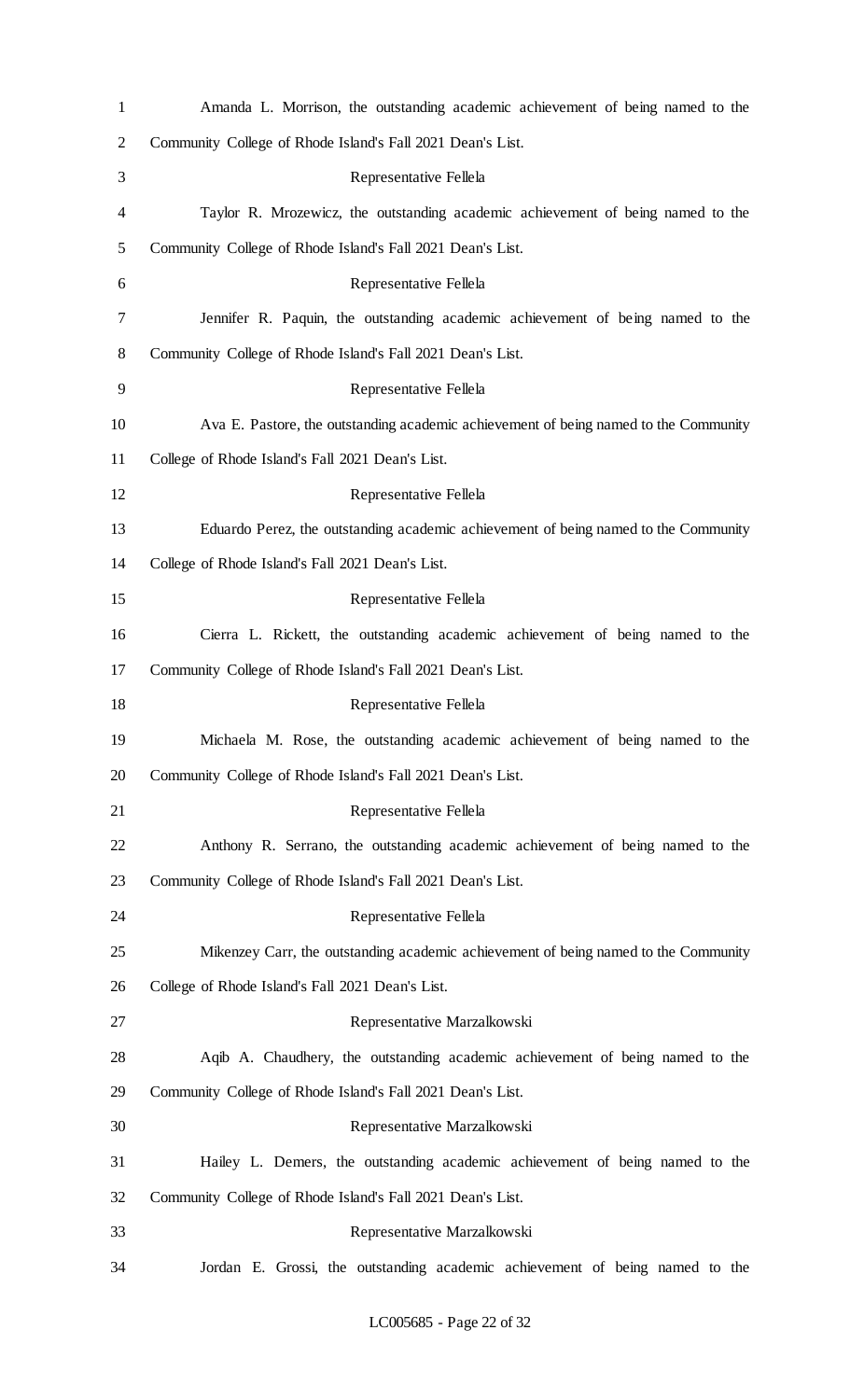| $\mathbf{1}$   | Community College of Rhode Island's Fall 2021 Dean's List.                                        |
|----------------|---------------------------------------------------------------------------------------------------|
| $\overline{2}$ | Representative Marzalkowski                                                                       |
| 3              | Trisha A. Martin, the outstanding academic achievement of being named to the                      |
| 4              | Community College of Rhode Island's Fall 2021 Dean's List.                                        |
| 5              | Representative Marzalkowski                                                                       |
| 6              | Ashley M Puello, the outstanding academic achievement of being named to the                       |
| 7              | Community College of Rhode Island's Fall 2021 Dean's List.                                        |
| 8              | Representative Marzalkowski                                                                       |
| 9              | Timothy M. Ruel, the outstanding academic achievement of being named to the                       |
| 10             | Community College of Rhode Island's Fall 2021 Dean's List.                                        |
| 11             | Representative Marzalkowski                                                                       |
| 12             | Bruce N. Saunders, the outstanding academic achievement of being named to the                     |
| 13             | Community College of Rhode Island's Fall 2021 Dean's List.                                        |
| 14             | Representative Marzalkowski                                                                       |
| 15             | Gary Martinelli, Head Coach, Ponaganset High School Girls Varsity Basketball; winning             |
| 16             | the winter 2021-2022 Rhode Island Interscholastic League Girls Basketball State Tournament, the   |
| 17             | first state title win for Ponaganset since 2001. In addition being named RIIL 2002 Girls'         |
| 18             | Basketball Coach of the Year.                                                                     |
| 19             | Representatives Chippendale and Place                                                             |
| 20             | Sergeant Jeffrey Araujo, Central Falls Police Departemtn; receiving the Attorney                  |
| 21             | General's Award for Distinguished Service in Community Policing by the United States              |
| 22             | Department of Justice for your tenacious work solving the execution style murder of a cab drivier |
| 23             | more than a decade after the crime.                                                               |
| 24             | Representative Giraldo                                                                            |
| 25             | Timothy J. DelGiudice, Chair, Council on Postsecondary Education; your retirement as              |
| 26             | Chair of the Council on Postsecondary Education and achieving your mission to ensure, promote     |
| 27             | and expand postsecondary attainment and fostering the economic, civic and cultural growth of all  |
| 28             | Rhode Islanders.                                                                                  |
| 29             | Speaker Shekarchi                                                                                 |
| 30             | Tony Pimental, St. Anthony Parish; 69 years of dedicated service as the organist to St.           |
| 31             | Anthony Parish, sharing your time, talent and treasure with the parish community.                 |
| 32             | <b>Representative Noret</b>                                                                       |
| 33             | New England Regional Turfgrass Foundation; your commitment to the State of Rhode                  |
|                |                                                                                                   |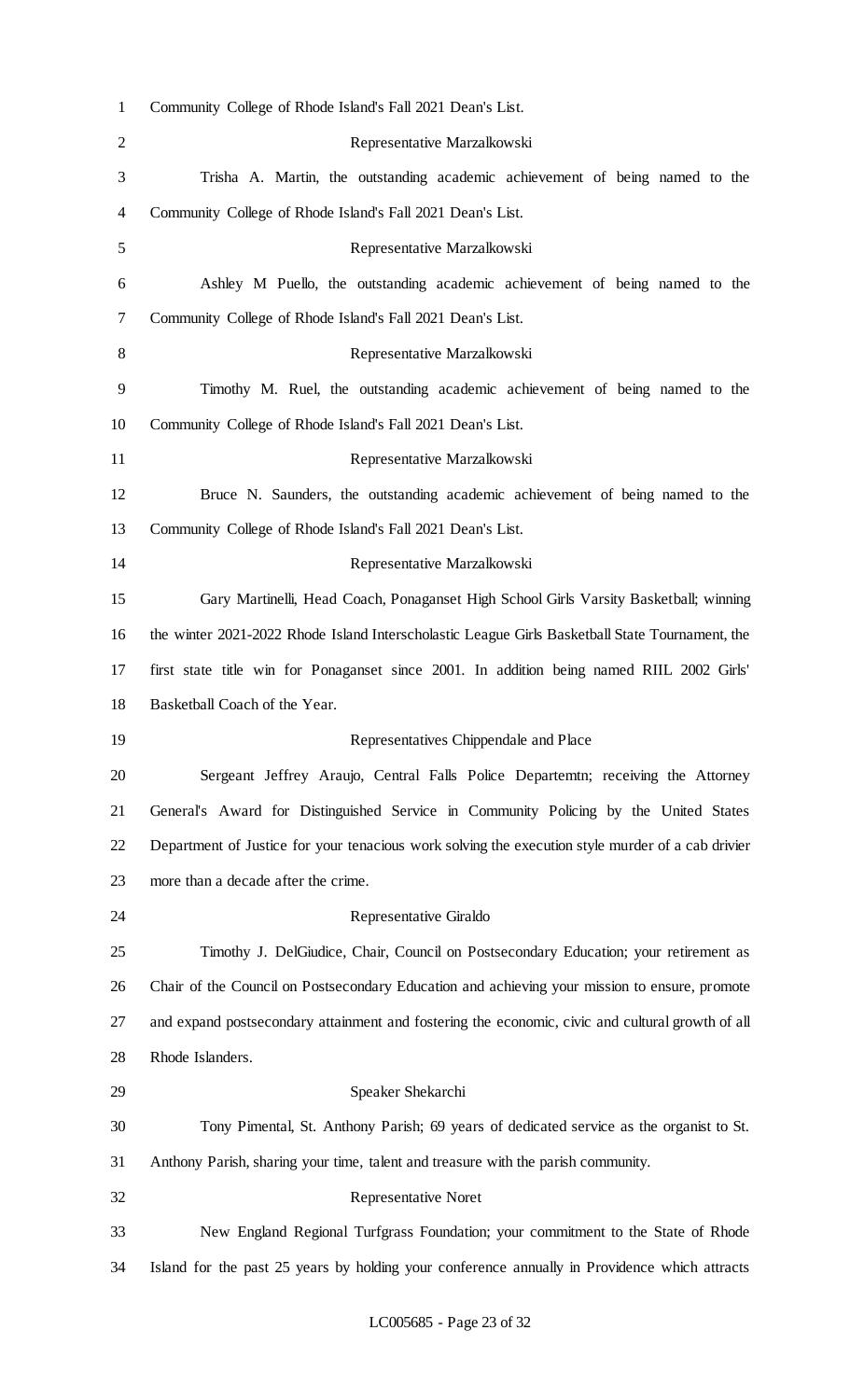| $\mathbf{1}$ | more than 2000 visitors to the State each year representing 200 exhibiting companies from across         |
|--------------|----------------------------------------------------------------------------------------------------------|
| 2            | the nation.                                                                                              |
| 3            | Speaker Shekarchi                                                                                        |
| 4            | Alan and Phanida Rudolph, the joyous and momentous celebration of your wedding day                       |
| 5            | on March 19, 2022.                                                                                       |
| 6            | <b>Representative Fenton-Fung</b>                                                                        |
| 7            | Tony Hehne, Lincoln Youth Basketball; the outstanding athletic achievement of winning                    |
| 8            | the Division III Rhode Island State Championship as a member of the Lincoln Youth Basketball             |
| 9            | 8 <sup>th</sup> grade Boys Blue Team.                                                                    |
| 10           | Representatives Shallcross Smith, Ackerman and Costantino                                                |
| 11           | TJ Illuzzi, Lincoln Youth Basketball; the outstanding athletic achievement of winning the                |
| 12           | Division III Rhode Island State Championship as a member of the Lincoln Youth Basketball 8 <sup>th</sup> |
| 13           | grade Boys Blue Team.                                                                                    |
| 14           | Representatives Shallcross Smith, Ackerman and Costantino                                                |
| 15           | Nick Ganim, Lincoln Youth Basketball; the outstanding athletic achievement of winning                    |
| 16           | the Division III Rhode Island State Championship as a member of the Lincoln Youth Basketball             |
| 17           | 8 <sup>th</sup> grade Boys Blue Team.                                                                    |
| 18           | Representatives Shallcross Smith, Ackerman and Costantino                                                |
| 19           | Joe Lezon, Lincoln Youth Basketball; the outstanding athletic achievement of winning                     |
| 20           | the Division III Rhode Island State Championship as a member of the Lincoln Youth Basketball             |
| 21           | 8 <sup>th</sup> grade Boys Blue Team.                                                                    |
| 22           | Representatives Shallcross Smith, Ackerman and Costantino                                                |
| 23           | Carson Mellen, Lincoln Youth Basketball; the outstanding athletic achievement of                         |
| 24           | winning the Division III Rhode Island State Championship as a member of the Lincoln Youth                |
| 25           | Basketball 8 <sup>th</sup> grade Boys Blue Team.                                                         |
| 26           | Representatives Shallcross Smith, Ackerman and Costantino                                                |
| 27           | Mason White, Lincoln Youth Basketball; the outstanding athletic achievement of                           |
| 28           | winning the Division III Rhode Island State Championship as a member of the Lincoln Youth                |
| 29           | Basketball 8 <sup>th</sup> grade Boys Blue Team.                                                         |
| 30           | Representatives Shallcross Smith, Ackerman and Costantino                                                |
| 31           | Cameron Desousa, Lincoln Youth Basketball; the outstanding athletic achievement of                       |
| 32           | winning the Division III Rhode Island State Championship as a member of the Lincoln Youth                |
| 33           | Basketball 8 <sup>th</sup> grade Boys Blue Team.                                                         |
| 34           | Representatives Shallcross Smith, Ackerman and Costantino                                                |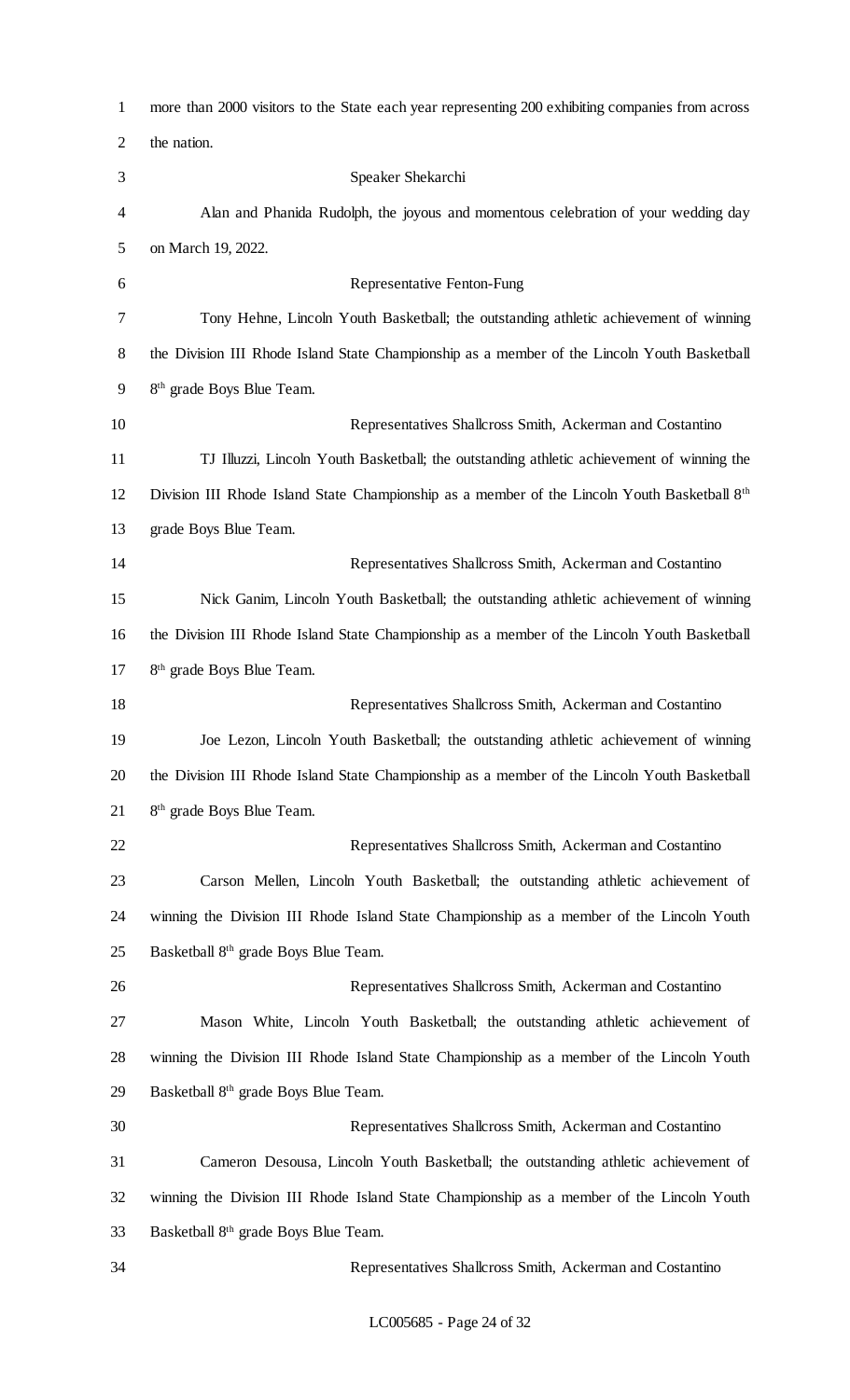| $\mathbf{1}$ | Aiden Reid, Lincoln Youth Basketball; the outstanding athletic achievement of winning            |
|--------------|--------------------------------------------------------------------------------------------------|
| 2            | the Division III Rhode Island State Championship as a member of the Lincoln Youth Basketball     |
| 3            | 8 <sup>th</sup> grade Boys Blue Team.                                                            |
| 4            | Representatives Shallcross Smith, Ackerman and Costantino                                        |
| 5            | Eliseo Rojas, the outstanding academic achievement of graduating from the Residential            |
| 6            | <b>Construction Career Training Program.</b>                                                     |
| 7            | <b>Representative Morales</b>                                                                    |
| 8            | Julia Broome, Kin Southern Table and Bar; the joyous and momentous celebration of                |
| 9            | your one year anniversary operating Kin Southern Table and Bar in the City of Providence.        |
| 10           | <b>Representative Morales</b>                                                                    |
| 11           | Lexus Fernandez and Evan Delpeche, Soulita's; the joyous and momentous occasion of               |
| 12           | expanding from ecommerce only to opening "Soulita's" first storefront in the City of Providence. |
| 13           | <b>Representative Morales</b>                                                                    |
| 14           | Ashton D. Allcock, the outstanding academic achievement of being named to the                    |
| 15           | Community College of Rhode Island's Fall 2021 Dean's List.                                       |
| 16           | Representative Solomon                                                                           |
| 17           | Jared T. Comeau, the outstanding academic achievement of being named to the                      |
| 18           | Community College of Rhode Island's Fall 2021 Dean's List.                                       |
| 19           | Representative Solomon                                                                           |
| 20           | Anna M Crothers, the outstanding academic achievement of being named to the                      |
| 21           | Community College of Rhode Island's Fall 2021 Dean's List.                                       |
| 22           | Representative Solomon                                                                           |
| 23           | Casey L. Davenport, the outstanding academic achievement of being named to the                   |
| 24           | Community College of Rhode Island's Fall 2021 Dean's List.                                       |
| 25           | Representative Solomon                                                                           |
| 26           | Chelsey J. Ducharme, the outstanding academic achievement of being named to the                  |
| 27           | Community College of Rhode Island's Fall 2021 Dean's List.                                       |
| 28           | Representative Solomon                                                                           |
| 29           | Sadie E. Fox, the outstanding academic achievement of being named to the Community               |
| 30           | College of Rhode Island's Fall 2021 Dean's List.                                                 |
| 31           | Representative Solomon                                                                           |
| 32           | Liam Kennings, the outstanding academic achievement of being named to the                        |
| 33           | Community College of Rhode Island's Fall 2021 Dean's List.                                       |
| 34           | Representative Solomon                                                                           |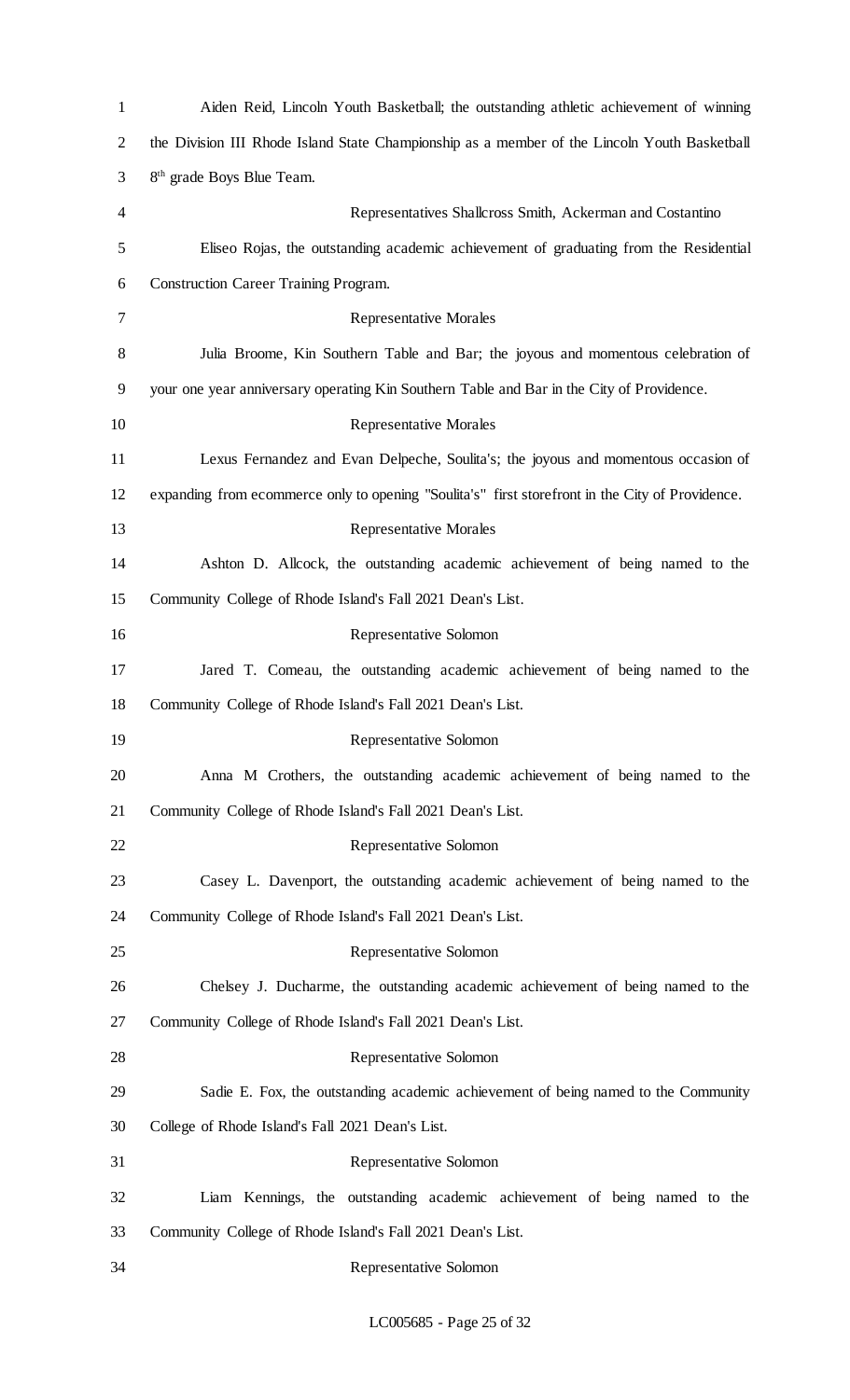| $\mathbf{1}$   | Graham T. klyberg, the outstanding academic achievement of being named to the       |
|----------------|-------------------------------------------------------------------------------------|
| $\overline{2}$ | Community College of Rhode Island's Fall 2021 Dean's List.                          |
| 3              | Representative Solomon                                                              |
| 4              | Nicholas G. Krasnov, the outstanding academic achievement of being named to the     |
| 5              | Community College of Rhode Island's Fall 2021 Dean's List.                          |
| 6              | Representative Solomon                                                              |
| 7              | Mallorie M. Link, the outstanding academic achievement of being named to the        |
| 8              | Community College of Rhode Island's Fall 2021 Dean's List.                          |
| 9              | Representative Solomon                                                              |
| 10             | Lars O. Mangold, the outstanding academic achievement of being named to the         |
| 11             | Community College of Rhode Island's Fall 2021 Dean's List.                          |
| 12             | Representative Solomon                                                              |
| 13             | Michael Maron, the outstanding academic achievement of being named to the           |
| 14             | Community College of Rhode Island's Fall 2021 Dean's List.                          |
| 15             | Representative Solomon                                                              |
| 16             | Lexcia F. Murray, the outstanding academic achievement of being named to the        |
| 17             | Community College of Rhode Island's Fall 2021 Dean's List.                          |
| 18             | Representative Solomon                                                              |
| 19             | Owen M. O'Sullivan, the outstanding academic achievement of being named to the      |
| 20             | Community College of Rhode Island's Fall 2021 Dean's List.                          |
| 21             | Representative Solomon                                                              |
| 22             | Robert K. Schmitt, the outstanding academic achievement of being named to the       |
| 23             | Community College of Rhode Island's Fall 2021 Dean's List.                          |
| 24             | Representative Solomon                                                              |
| 25             | Mekenze Silva, the outstanding academic achievement of being named to the Community |
| 26             | College of Rhode Island's Fall 2021 Dean's List.                                    |
| 27             | Representative Solomon                                                              |
| 28             | Ethan Brown, the outstanding academic achievement of being named to the Community   |
| 29             | College of Rhode Island's Fall 2021 Dean's List.                                    |
| 30             | Representative Tanzi                                                                |
| 31             | Ashley E. Cordice, the outstanding academic achievement of being named to the       |
| 32             | Community College of Rhode Island's Fall 2021 Dean's List.                          |
| 33             | Representative Tanzi                                                                |
| 34             | Christopher H. daly-LaBelle, the outstanding academic achievement of being named to |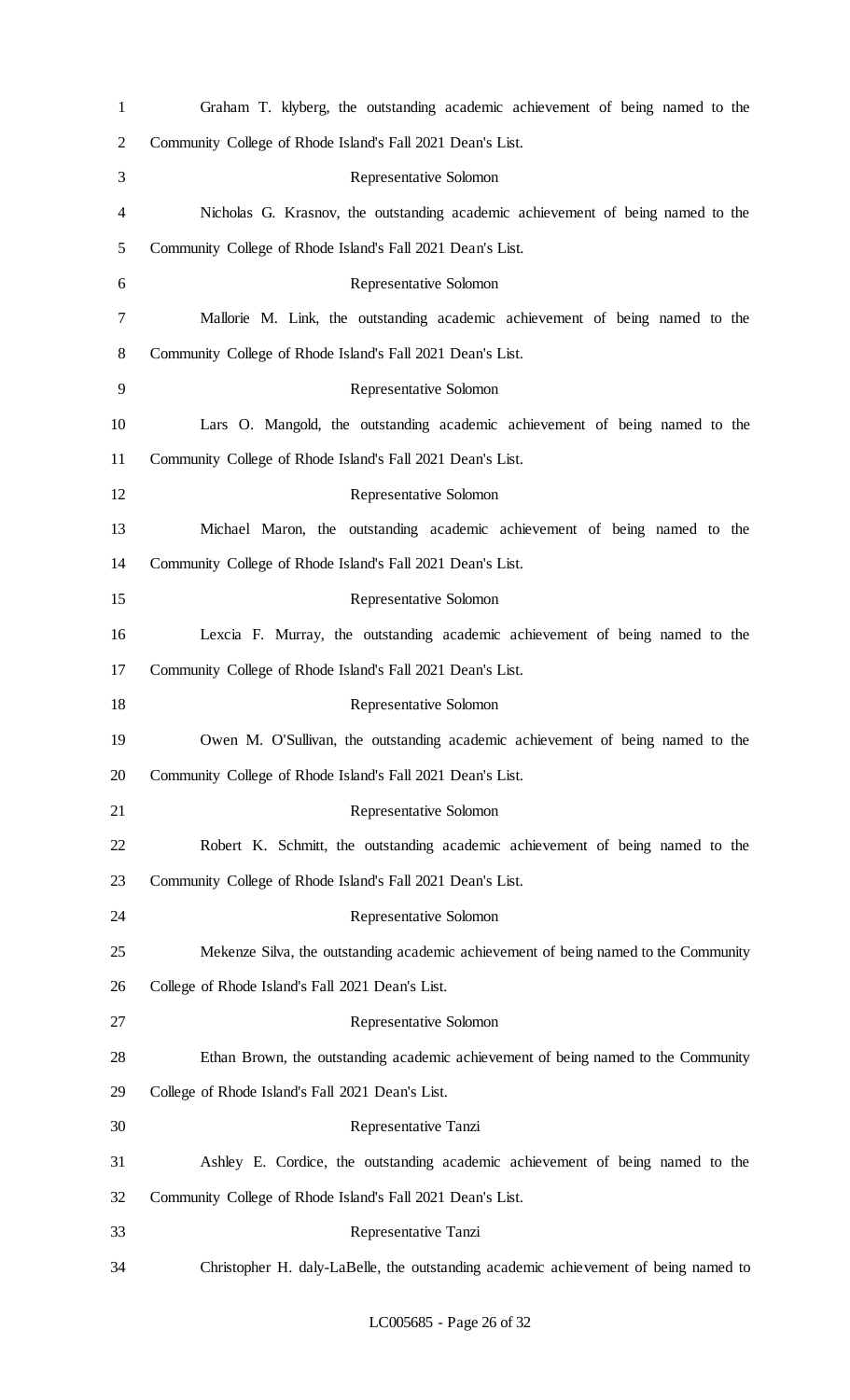| $\mathbf{1}$   | the Community College of Rhode Island's Fall 2021 Dean's List.                                 |
|----------------|------------------------------------------------------------------------------------------------|
| $\overline{2}$ | Representative Tanzi                                                                           |
| 3              | Justin R. Monteforte, the outstanding academic achievement of being named to the               |
| 4              | Community College of Rhode Island's Fall 2021 Dean's List.                                     |
| 5              | Representative Tanzi                                                                           |
| 6              | Keegan J. Mulcahy, the outstanding academic achievement of being named to the                  |
| 7              | Community College of Rhode Island's Fall 2021 Dean's List.                                     |
| 8              | Representative Tanzi                                                                           |
| 9              | Devon T. Smith, the outstanding academic achievement of being named to the                     |
| 10             | Community College of Rhode Island's Fall 2021 Dean's List.                                     |
| 11             | Representative Tanzi                                                                           |
| 12             | Lily L. West, the outstanding academic achievement of being named to the Community             |
| 13             | College of Rhode Island's Fall 2021 Dean's List.                                               |
| 14             | Representative Tanzi                                                                           |
| 15             | Gigi's Scoops Ice Cream, the joyous and momentous occasion of the Grand Opening of             |
| 16             | Gigi's Scoops Ice Cream located at 265 Putnam Pike, Smithfield, Rhode Island on April 1, 2022. |
| 17             | Representatives Cardillo and Costantino                                                        |
| 18             | Alexandra Larios, Shea/Tolman Co-OP Girls' Basketball Team; congratulations for                |
| 19             | winning the Division III State Championship and Division III Championship as a member of the   |
| 20             | Shea/Tolman Co-Ops Girls' Basketball team on March 5, 2022.                                    |
| 21             | Representatives Felix, Alzate, Barros, Messier, Shallcross Smith                               |
| 22             | and Tobon.                                                                                     |
| 23             | Trinity Burk, Shea/Tolman Co-OP Girls' Basketball Team; congratulations for winning            |
| 24             | the Division III State Championship and Division III Championship as a member of the           |
| 25             | Shea/Tolman Co-Ops Girls' Basketball team on March 5, 2022.                                    |
| 26             | Representatives Felix, Alzate, Barros, Messier, Shallcross Smith                               |
| 27             | and Tobon.                                                                                     |
| 28             | Armani Rivera, Shea/Tolman Co-OP Girls' Basketball Team; congratulations for winning           |
| 29             | the Division III State Championship and Division III Championship as a member of the           |
| 30             | Shea/Tolman Co-Ops Girls' Basketball team on March 5, 2022.                                    |
| 31             | Representatives Felix, Alzate, Barros, Messier, Shallcross Smith                               |
| 32             | and Tobon.                                                                                     |
| 33             | KaSyra Fernandes, Shea/Tolman Co-OP Girls' Basketball Team; congratulations for                |
| 34             | winning the Division III State Championship and Division III Championship as a member of the   |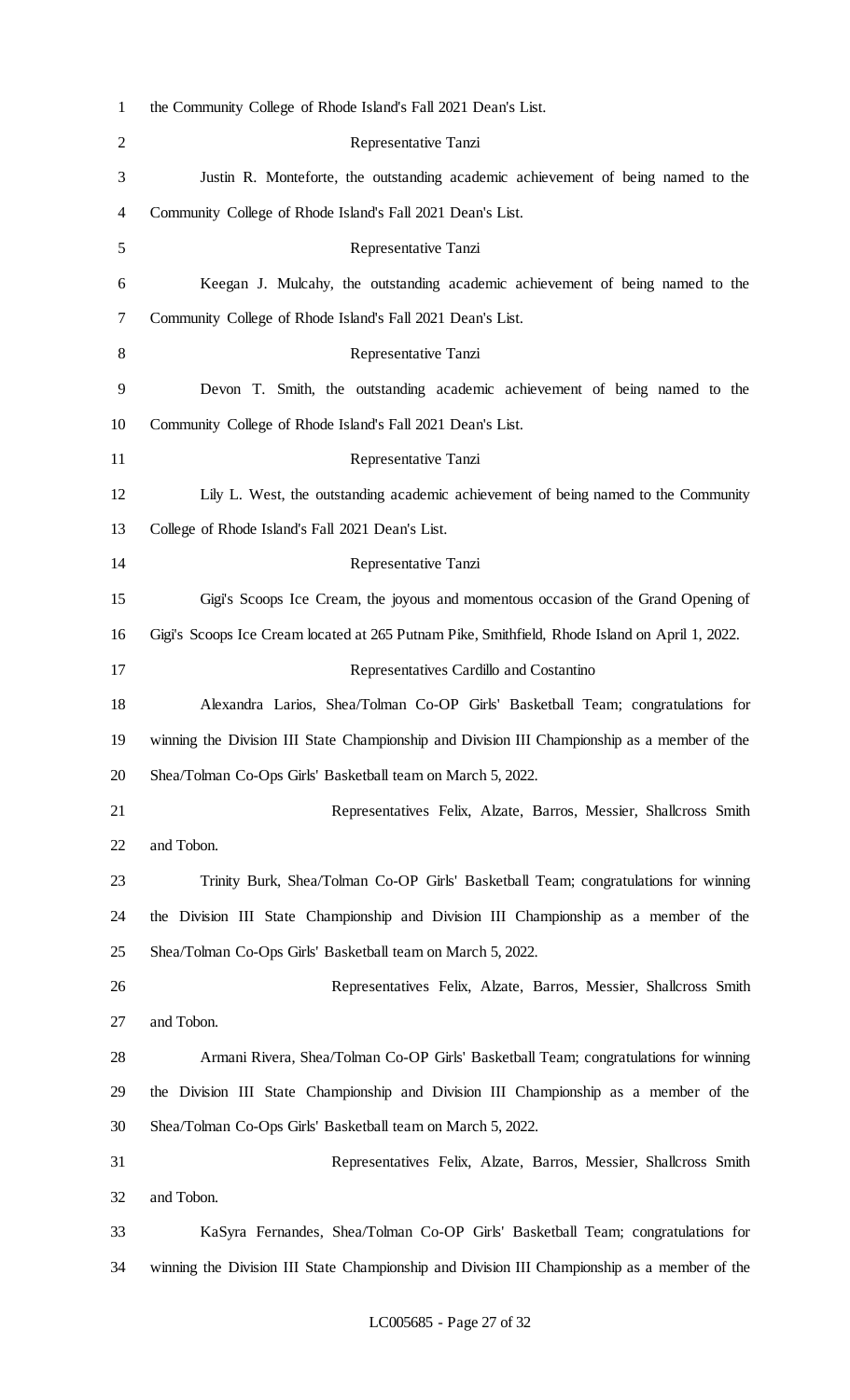Shea/Tolman Co-Ops Girls' Basketball team on March 5, 2022.

 Representatives Felix, Alzate, Barros, Messier, Shallcross Smith and Tobon. Aryana Blanco, Shea/Tolman Co-OP Girls' Basketball Team; congratulations for winning the Division III State Championship and Division III Championship as a member of the Shea/Tolman Co-Ops Girls' Basketball team on March 5, 2022. Representatives Felix, Alzate, Barros, Messier, Shallcross Smith and Tobon. Bendu Kamara, Shea/Tolman Co-OP Girls' Basketball Team; congratulations for winning the Division III State Championship and Division III Championship as a member of the Shea/Tolman Co-Ops Girls' Basketball team on March 5, 2022. Representatives Felix, Alzate, Barros, Messier, Shallcross Smith and Tobon. Abigail Mensah, Shea/Tolman Co-OP Girls' Basketball Team; congratulations for winning the Division III State Championship and Division III Championship as a member of the Shea/Tolman Co-Ops Girls' Basketball team on March 5, 2022. Representatives Felix, Alzate, Barros, Messier, Shallcross Smith and Tobon. Abryanna Encarnacion, Shea/Tolman Co-OP Girls' Basketball Team; congratulations for winning the Division III State Championship and Division III Championship as a member of the Shea/Tolman Co-Ops Girls' Basketball team on March 5, 2022. Representatives Felix, Alzate, Barros, Messier, Shallcross Smith and Tobon. Klani Gaul, Shea/Tolman Co-OP Girls' Basketball Team; congratulations for winning the Division III State Championship and Division III Championship as a member of the Shea/Tolman Co-Ops Girls' Basketball team on March 5, 2022. Representatives Felix, Alzate, Barros, Messier, Shallcross Smith and Tobon. Parisa Monteiro, Shea/Tolman Co-OP Girls' Basketball Team; congratulations for winning the Division III State Championship and Division III Championship as a member of the Shea/Tolman Co-Ops Girls' Basketball team on March 5, 2022. Representatives Felix, Alzate, Barros, Messier, Shallcross Smith and Tobon. Jaylin Fernandes, Shea/Tolman Co-OP Girls' Basketball Team; congratulations for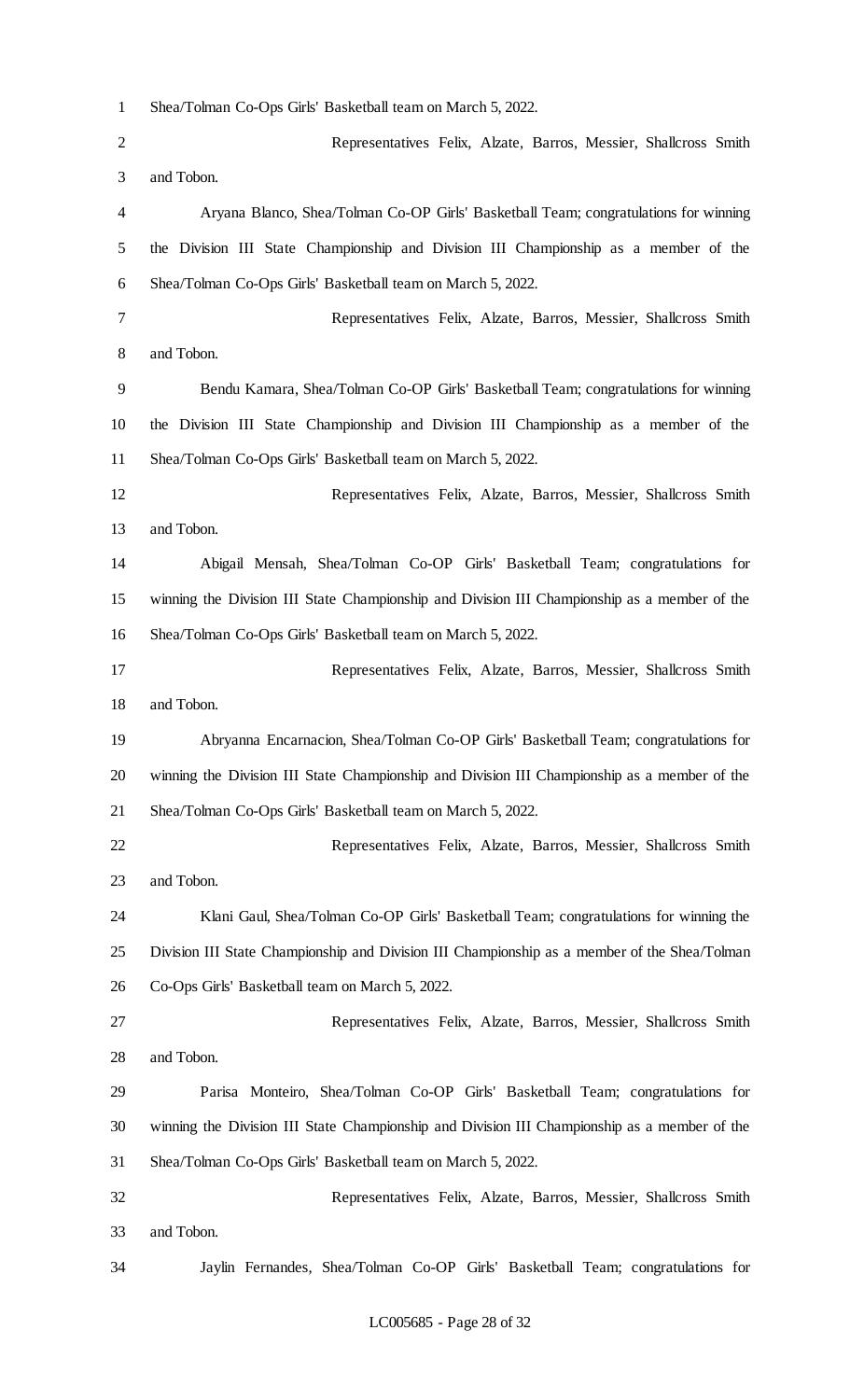| $\mathbf{1}$ | winning the Division III State Championship and Division III Championship as a member of the |
|--------------|----------------------------------------------------------------------------------------------|
| 2            | Shea/Tolman Co-Ops Girls' Basketball team on March 5, 2022.                                  |
| 3            | Representatives Felix, Alzate, Barros, Messier, Shallcross Smith                             |
| 4            | and Tobon                                                                                    |
| 5            | Joey Reyes Serano, Co-Captain, Shea High School Boys' Basketball Team;                       |
| 6            | congratulations on winning the Division II State Championship on March 6, 2022.              |
| 7            | Representatives Felix, Alzate, Barros, Messier, Shallcross Smith                             |
| 8            | and Tobon                                                                                    |
| 9            | Elijah Evora, Shea High School Boys' Basketball Team; congratulations on winning the         |
| 10           | Division II State Championship on March 6, 2022.                                             |
| 11           | Representatives Felix, Alzate, Barros, Messier, Shallcross Smith                             |
| 12           | and Tobon                                                                                    |
| 13           | Isaac Ogutuga, Shea High School Boys' Basketball Team; congratulations on winning the        |
| 14           | Division II State Championship on March 6, 2022.                                             |
| 15           | Representatives Felix, Alzate, Barros, Messier, Shallcross Smith                             |
| 16           | and Tobon                                                                                    |
| 17           | Jermaine Ledo, Shea High School Boys' Basketball Team; congratulations on winning            |
| 18           | the Division II State Championship on March 6, 2022.                                         |
| 19           | Representatives Felix, Alzate, Barros, Messier, Shallcross Smith                             |
| 20           | and Tobon                                                                                    |
| 21           | Jaylyn Andrade, Shea High School Boys' Basketball Team; congratulations on winning           |
| 22           | the Division II State Championship on March 6, 2022.                                         |
| 23           | Representatives Felix, Alzate, Barros, Messier, Shallcross Smith                             |
| 24           | and Tobon                                                                                    |
| 25           | Elihadji Toure, Shea High School Boys' Basketball Team; congratulations on winning the       |
| 26           | Division II State Championship on March 6, 2022.                                             |
| 27           | Representatives Felix, Alzate, Barros, Messier, Shallcross Smith                             |
| 28           | and Tobon                                                                                    |
| 29           | Ethan Dure, Shea High School Boys' Basketball Team; congratulations on winning the           |
| 30           | Division II State Championship on March 6, 2022.                                             |
| 31           | Representatives Felix, Alzate, Barros, Messier, Shallcross Smith                             |
| 32           | and Tobon                                                                                    |
| 33           | Jordan Mendes, Shea High School Boys' Basketball Team; congratulations on winning            |
| 34           | the Division II State Championship on March 6, 2022.                                         |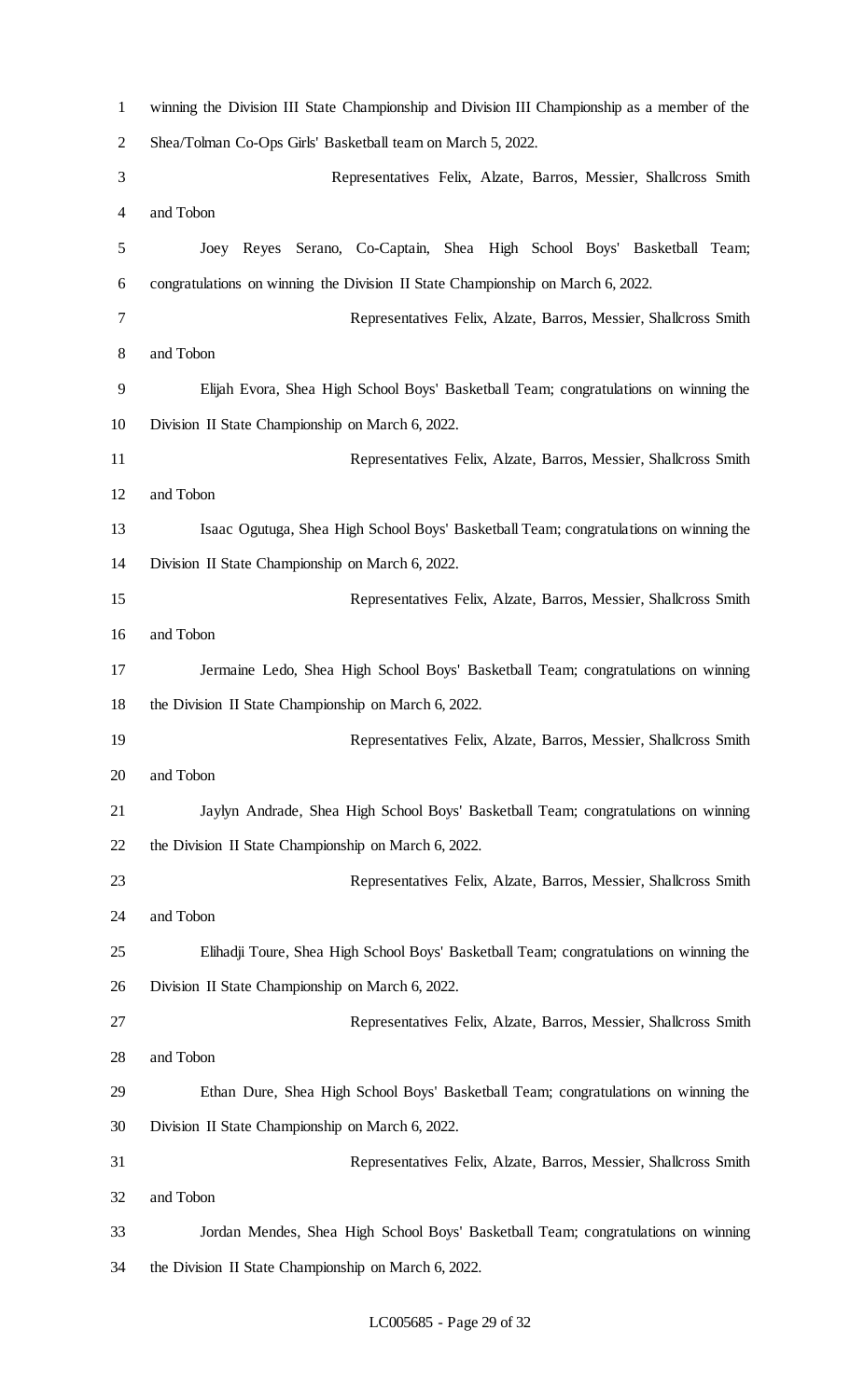| $\mathbf{1}$   | Representatives Felix, Alzate, Barros, Messier, Shallcross Smith                      |
|----------------|---------------------------------------------------------------------------------------|
| $\overline{2}$ | and Tobon                                                                             |
| 3              | Victor Gomes, Shea High School Boys' Basketball Team; congratulations on winning the  |
| 4              | Division II State Championship on March 6, 2022.                                      |
| 5              | Representatives Felix, Alzate, Barros, Messier, Shallcross Smith                      |
| 6              | and Tobon                                                                             |
| 7              | Anilton Semedo, Shea High School Boys' Basketball Team; congratulations on winning    |
| 8              | the Division II State Championship on March 6, 2022.                                  |
| 9              | Representatives Felix, Alzate, Barros, Messier, Shallcross Smith                      |
| 10             | and Tobon                                                                             |
| 11             | Malik Matanmi, Shea High School Boys' Basketball Team; congratulations on winning     |
| 12             | the Division II State Championship on March 6, 2022.                                  |
| 13             | Representatives Felix, Alzate, Barros, Messier, Shallcross Smith                      |
| 14             | and Tobon                                                                             |
| 15             | Jose Torres, Shea High School Boys' Basketball Team; congratulations on winning the   |
| 16             | Division II State Championship on March 6, 2022.                                      |
| 17             | Representatives Felix, Alzate, Barros, Messier, Shallcross Smith                      |
| 18             | and Tobon                                                                             |
| 19             | Jason Smith, Shea High School Boys' Basketball Team; congratulations on winning the   |
| 20             | Division II State Championship on March 6, 2022.                                      |
| 21             | Representatives Felix, Alzate, Barros, Messier, Shallcross Smith                      |
| 22             | and Tobon                                                                             |
| 23             | Devontae Cruz, Shea High School Boys' Basketball Team; congratulations on winning     |
| 24             | the Division II State Championship on March 6, 2022.                                  |
| 25             | Representatives Felix, Alzate, Barros, Messier, Shallcross Smith                      |
| 26             | and Tobon                                                                             |
| 27             | Keondre Silva, Shea High School Boys' Basketball Team; congratulations on winning the |
| 28             | Division II State Championship on March 6, 2022.                                      |
| 29             | Representatives Felix, Alzate, Barros, Messier, Shallcross Smith                      |
| 30             | and Tobon                                                                             |
| 31             | Emmanuel Ibidapo, Shea High School Boys' Basketball Team; congratulations on          |
| 32             | winning the Division II State Championship on March 6, 2022.                          |
| 33             | Representatives Felix, Alzate, Barros, Messier, Shallcross Smith                      |
| 34             | and Tobon                                                                             |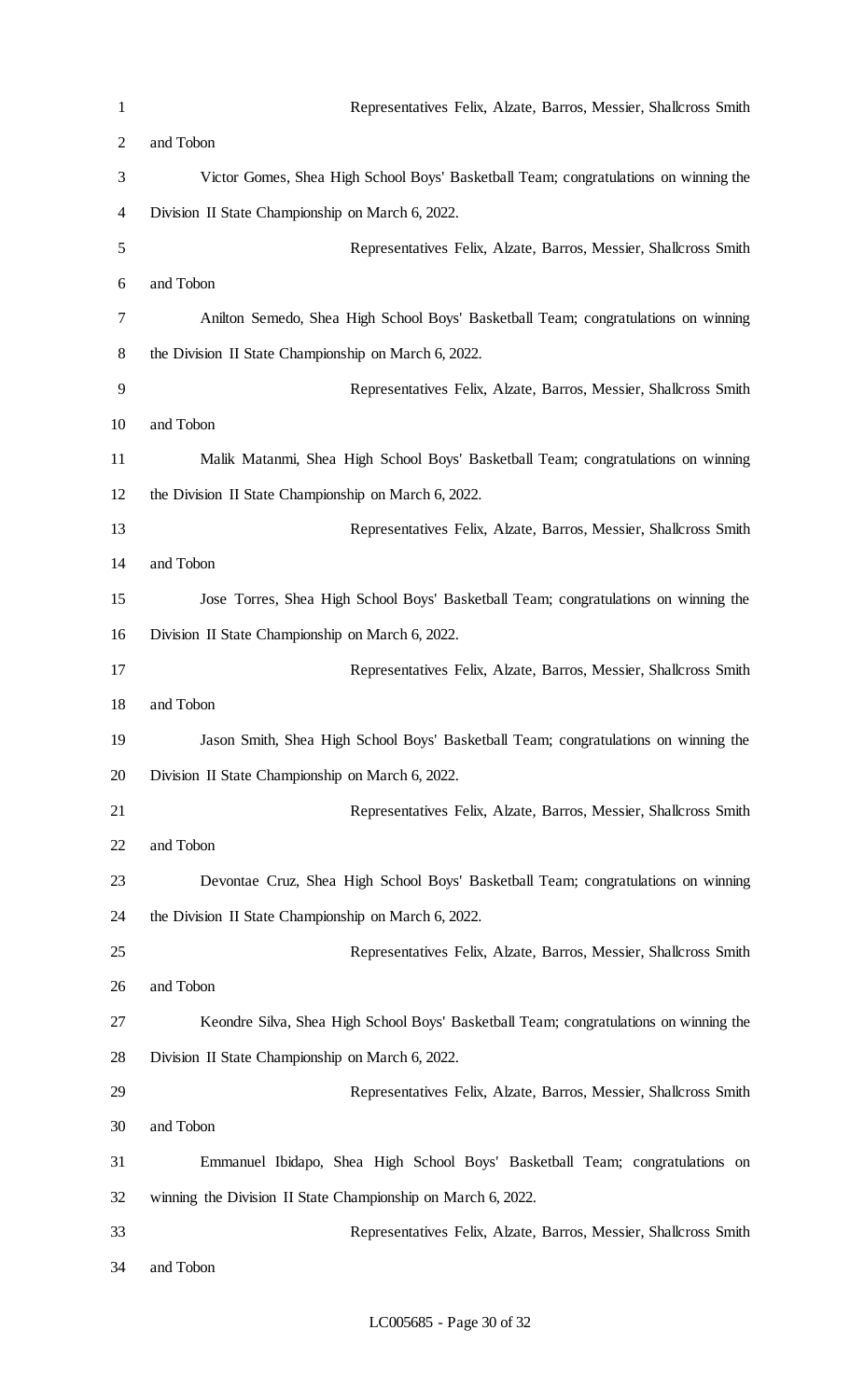| $\mathbf{1}$   | Charlton Ramos, Shea High School Boys' Basketball Team; congratulations on winning          |
|----------------|---------------------------------------------------------------------------------------------|
| $\overline{2}$ | the Division II State Championship on March 6, 2022.                                        |
| 3              | Representatives Felix, Alzate, Barros, Messier, Shallcross Smith                            |
| 4              | and Tobon                                                                                   |
| 5              | Charles E. Shea Senior High School; congratulations for becoming the Division II & III      |
| 6              | State Champions with the Shea High Boys' Basketball Team, and the Shea/Tolman Co-Op Girls'  |
| 7              | Basketball Team.                                                                            |
| 8              | Representatives Felix, Alzate, Barros, Messier, Shallcross Smith                            |
| 9              | and Tobon                                                                                   |
| 10             | William E. Tolman Senior High School; congratulations for becoming the Division III         |
| 11             | State Champions with the Shea/Tolman Co-Op Girls' Basketball Team on March 5, 2022.         |
| 12             | Representatives Felix, Alzate, Barros, Messier, Shallcross Smith                            |
| 13             | and Tobon                                                                                   |
| 14             | Stephen DeMeo, Head Coach, Shea High School Boys' Basketball Team; congrats on              |
| 15             | winning the Division II State Championship on March 6, 2022.                                |
| 16             | Representatives Felix, Alzate, Barros, Messier, Shallcross Smith                            |
| 17             | and Tobon                                                                                   |
| 18             | Mike Neal, Assistant Coach, Shea High School Boys' Basketball Team; congrats on             |
| 19             | winning the Division II State Championship on March 6, 2022.                                |
| 20             | Representatives Felix, Alzate, Barros, Messier, Shallcross Smith                            |
| 21             | and Tobon                                                                                   |
| 22             | Jaxson Tavares, Assistant Coach, Shea High School Boys' Basketball Team; congrats on        |
| 23             | winning the Division II State Championship on March 6, 2022.                                |
| 24             | Representatives Felix, Alzate, Barros, Messier, Shallcross Smith                            |
| 25             | and Tobon                                                                                   |
| 26             | Dino Campopiano, Athletic Director, Shea High School Boys' Basketball Team; congrats        |
| 27             | on winning the Division II State Championship on March 6, 2022.                             |
| 28             | Representatives Felix, Alzate, Barros, Messier, Shallcross Smith                            |
| 29             | and Tobon                                                                                   |
| 30             | Bunky Gonzalez, Head Coach, Shea/Tolman Co-Op Girls' Basketball Team; for leading           |
| 31             | the Shea/Tolman Co-Op Girls' Basketball Team to win the Division III State Championship and |
| 32             | Division III Championship on March 5, 2022.                                                 |
| 33             | Representatives Felix, Alzate, Barros, Messier, Shallcross Smith                            |
| 34             | and Tobon                                                                                   |